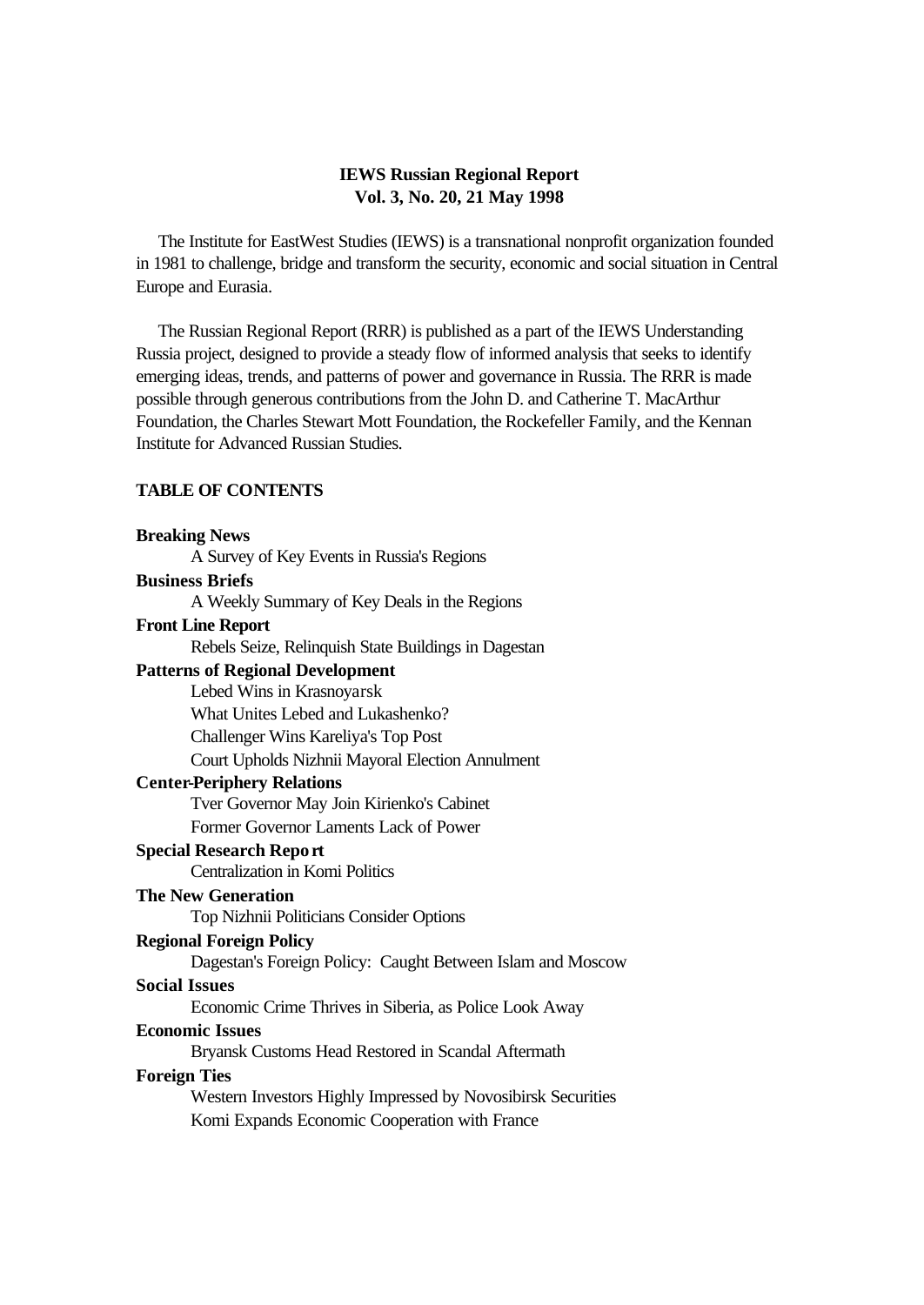#### **Regional Profile: Republic of North Osetiya-Alaniya**

#### **BREAKING NEWS**

### *POLITICS*

**ON RISING WAVE OF ANTI-YELTSIN PROTEST, THREE INCUMBENT GOVERNORS LOSE ELECTIONS.** In runoff elections on 17 May, Aleksandr Lebed defeated incumbent Valerii Zubov in Krasnoyarsk, Sergei Katanandov bested Viktor Stepanov in Kareliya, and Aleksandr Prokhorov outpolled Anatolii Glushenkov in Smolensk Oblast. (For more details on Krasnoyarsk and Kareliya, see the Patterns of Regional Development section below.) Since the elections returned similar results from geographically disparate regions, *Izvestiya* (19 May) claimed that the results show that the voters did not vote against their particular governors as much as they were voting against President Boris Yeltsin. The paper suggests that, despite intense efforts including visits to Krasnoyarsk by Moscow Mayor Yurii Luzhkov and pop star Alla Pugacheva, the "party of power" is losing control over the country. (One small twist is that Kareliya's Stepanov was a communist and his opponent had the backing of Our Home is Russia, but the incumbent was nevertheless tarred with responsibility for the status quo.) The increasing number of "protest votes" could lead to a disastrous outcome in the 2000 presidential elections the paper warns. The government could avoid this outcome by adopting an effective policy toward the regions and achieving real economic growth soon.

**SMOLENSK MAYOR WINS GUBERNATORIAL ELECTIONS.** Smolensk Mayor Aleksandr Prokhorov defeated incumbent Anatolii Glushenkov by a margin of 67% to 26%, with 35% turnout. Prokhorov, who does not belong to a political party, had the support of the Communist Party as well as the presidential administration during the campaign (*Nezavisimaya gazeta*, 15 May). In cases where the presidential administration determines that the incumbent has no chance of winning, it usually throws its weight behind the opposition candidate in hopes of moderating his views. Moscow's unwillingness to help the incumbents suggests that it is no longer interested in dictating detailed conditions to the regions, but seeks to use "indirect levers" and only intervene in extreme cases, such as the Nizhnii Novgorod mayoral elections (*Russkii Telegraf*, 19 May).

In his role as the new governor, Prokhorov said that he believes that he does not have any "special obligations" to the Communist Party. Instead, he said that "I will lean for support on the Kremlin in order to improve the oblast's economy." (*Kommersant Daily*, 19 May) The outgoing governor Glushenkov said that the Kremlin simply had "no regional policy" and hence his electoral defeat.

**MINERS STRIKE ACROSS THE COUNTRY...** Coal miners in a variety of regions across the country blocked railroad links demanding the resignation of President Yeltsin and a secure future for their troubled industry. They also are seeking the payment of their wages. Widespread media reports suggest that the situation is growing increasingly out of control. Coal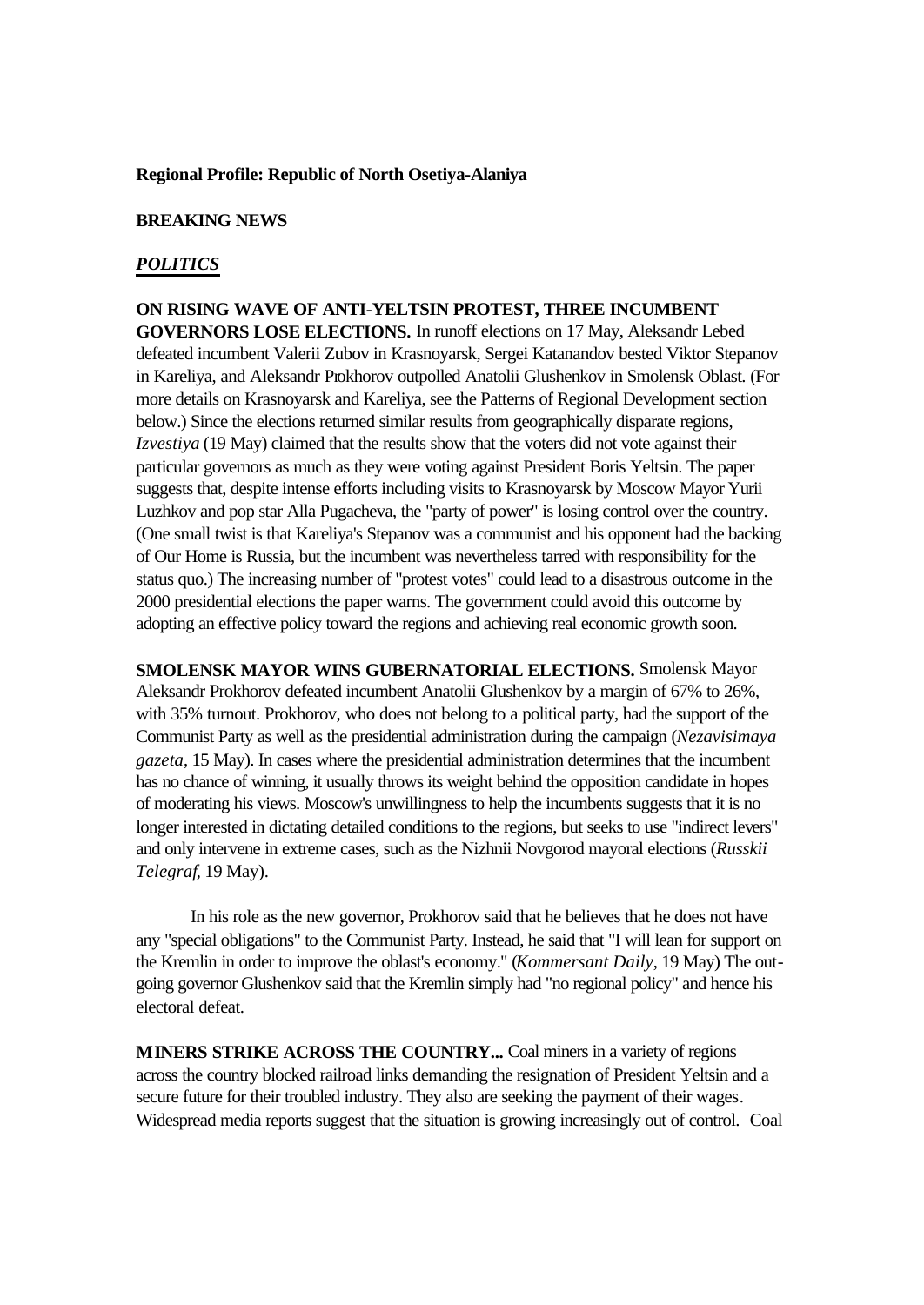miners in Anzhero-Sudzhensk and Prokopevsk (Kemerovo Oblast) are blocking the Trans-Siberian Railroad. They rejected the 7 million rubles (\$1.2 million) sent to them from Moscow as too little. More than 200 passenger and freight trains have been blocked (*Nezavisimaya gazeta*, 20 May). Kemerovo Governor Aman Tuleev said that the protests cost hundreds of thousands of rubles a day (*Segodnya*, 20 May). Miners in Inta (Komi Republic) were allowing only passenger trains to pass on the Vorkuta-Moscow train line. Miners in Rostov are blocking the North Caucasus railroad (*Izvestiya*, 16 May). In many cases, public sector employees joined in the protests.

**... BUT GOVERNMENT PROMISES INSUFFICIENT HELP.** During its meeting on 16 May, the Russian government promised to send 385 million rubles (\$64.2 million) to pay wage arrears and 47 million rubles (\$7.8 million) for children's benefits (*Nezavisimaya gazeta*, 19 May). These sums are clearly not enough and the government is likely to have to make other concessions to restore order in the coal mining regions. Kirienko listed three reasons for why the miners are not getting paid: the market for coal is flooded with at least 15 million tons of coal that have not found a customer, the cost of producing coal is higher than the selling prices, and consumers do not have money to pay for the coal that they buy (*Russkii Telegraf*, 19 May).

Owners of the unprofitable mines, which make up the vast majority of the industry, are usually close to the governors of the corresponding regions. The governors do not want to close the mines because such a move would create widespread unemployment. They prefer to shift the blame to Moscow (*Russkii Telegraf*, 19 May). In accordance with the World Banksponsored program, private companies must produce 45% of Russia's coal by the end of the year. By 2000, Russia is to stop subsidizing coal mining operations altogether. Up to 50,000 miners are to be laid off this year alone and little has been done to find them new jobs (*Moscow Times*, 19 May). Russia does not want to spoil its relations with the World Bank because it relies on funds from the bank to finance support for the coal industry as well as other projects.

**KIRIENKO CRACKS DOWN ON REGIONAL LOBBYING.** On 13 May Prime Minister Sergei Kirienko announced that he had annulled all government programs that were not given funds in the budget. He also said that he would not approve other expenditures unless a source of income was identified in the proposal. The measure is partly aimed at reducing such regional porkbarrel projects as creating the Osetiya economic development zone and providing state support for automobile assembly projects in Kaliningrad Oblast (*Izvestiya*, 15 May)

**ITOGI: GOVERNORS BENEFIT FROM GOVERNMENT CRISIS.** Although many had assumed that prominent regional executives like Novgorod's Mikhail Prusak, Saratov's Dmitrii Ayatskov, Samara's Konstantin Titov, and Mordoviya's Nikolai Merkushkin would join Prime Minister Sergei Kirienko's new cabinet, none did. Kirienko apparently offered these leaders and others jobs, but none were interested in serving in any position other than as prime minister, according to *Itogi*, 18 May. (See Center-Periphery Relations for an article about Tver's governor possibly serving in the cabinet.) Boris Nemtsov's transfer from Nizhnii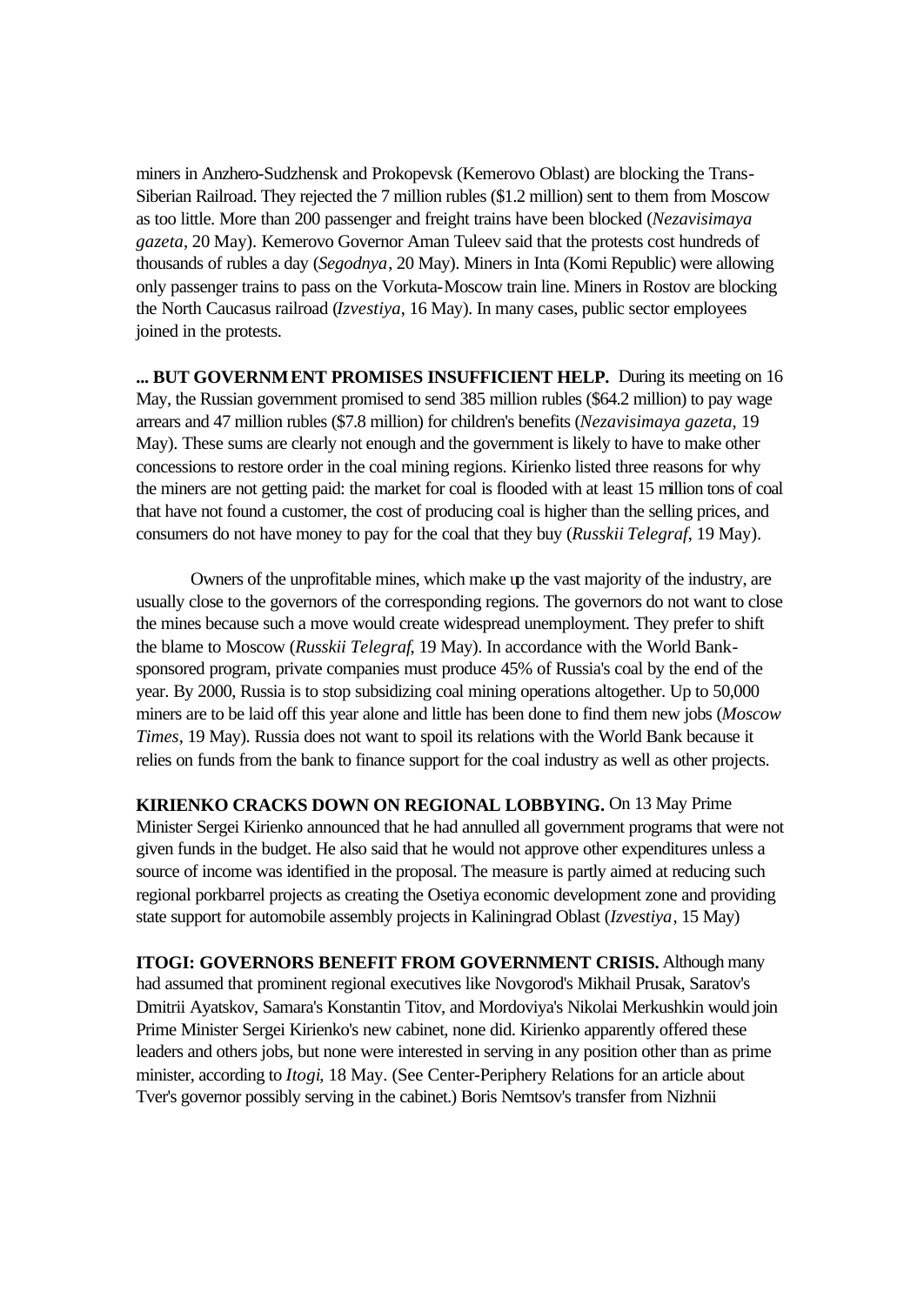Novgorod governor to first deputy prime minister last year was considered a promotion, but governors now are no longer interested in giving up their positions.

According to correspondent Galina Kovalskaya, the government crisis has dramatically weakened Moscow's power over the regions. In the past, the governors had to take into account the presidential administration and the government because they had some independent standing when they were led by Anatolii Chubais and Viktor Chernomyrdin respectively. Currently, the presidential administration and government of technocrats have little influence in the regions. Both are entirely dependent on Yeltsin and he is often sick or not paying attention. As a result, the governors are the only real "party of power" in the country.

Kovalskaya argues that the regional elite have displayed amazing unity, much to the dismay of the Kremlin. The regional executives have generally avoided breaking into factions as they compete for scarce federal funds, are not divided into "red" and "white" camps, do not battle between rich and poor, and have avoided conflicts pitting the "industrial north" against the "agricultural south."

In 2000, the regional elite are planning to elect one of their own as president. Moscow Mayor Yurii Luzhkov, Kovalskaya argues, has strong support from key governors including Ayatskov, Titov, Merkushkin, Prusak, Rostov's Vladimir Chub and Tatarstan's Minitimer Shaimiev.

**AYATSKOV, NAZDRATENKO FORM ALLIANCE.** Primorskii Krai Governor Yevgenii Nazdratenko and Saratov Oblast Dmitrii Ayatskov are likely to sign an extensive cooperation agreement in the near future for economic and cultural cooperation, but the main goal would be establishing a political alliance. In economic terms, Saratov will send grain to the Far East in exchange for sea food. Ayatskov sent an initial 40 train cars of grain to help feed miners in the city of Partizansk, although one of the cars disappeared en route. Given the fact that the two regions are nearly on opposite sides of the country, Ayatskov seems to be mainly interested in building up support for his recently-announced political party. However, Nazdratenko made clear that he has no intention of introducing laws in Primorskii Krai that would permit the buying and selling of land as Ayatskov has done (*Kommersant Daily*, 14 May). An additional contrast is that Ayatskov has relatively good ties with the administration while the Kremlin unsuccessfully tried to remove Nazdratenko from office last spring. Ayatskov also said that he was pleased with Lebed's victory.

**SKINHEADS A GROWING PROBLEM IN RUSSIA.** By 1997 there were approximately 10,000 skinheads in Russia, with major concentrations in Moscow, Krasnoyarsk, Tomsk, Irkutsk, and Vladivostok. (*Novaya gazeta*, 18 May)

### *ECONOMICS*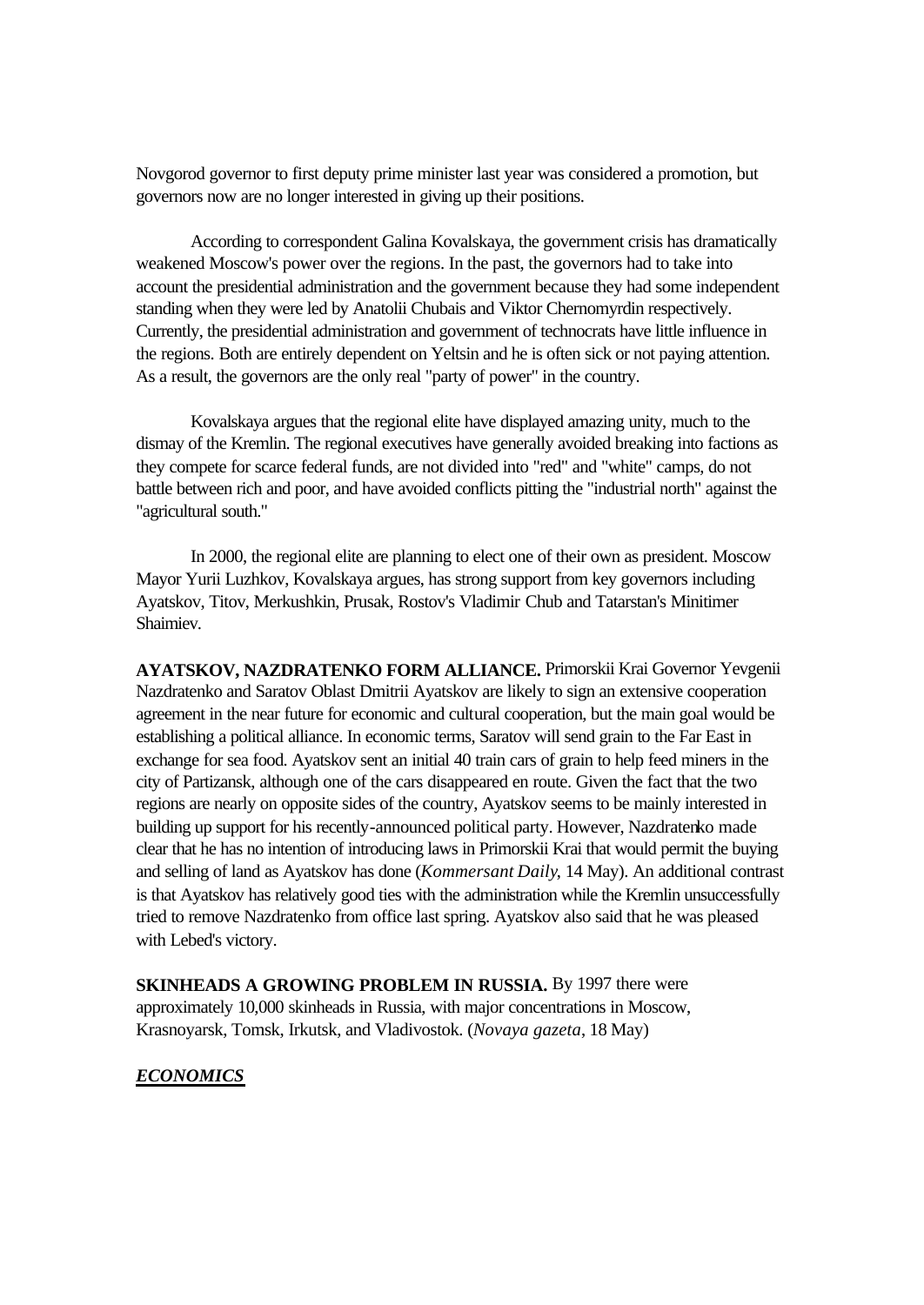**NOVGOROD STARTS LAND SALES.** The Novgorod City Administration will begin selling plots of land on 20 June, according to a statement released by the city's press department. This auction will be the first sale of land to be organized in North-West Russia. Novgorod will sell seven vacant parcels of land ranging from 7,000 to 36,000 sq. meters. Most of them will be in industrial areas. City leaders cite the land sales as part of their continued commitment to a systematic program of land privatization as a mechanism for attracting private economic investment. Novgorod is well situated on the important transportation corridor between Moscow and St. Petersburg and provides convenient access to both markets. Novgorod's policy of waiving regional and local taxes for investors until they turn a profit made the region extremely attractive to western producers such as the UK's Cadbury-Schweppes and Denmark's Stimorol. The Urban Institute, a US AID contractor, advised the city on the preparation of the land sale. (Further details about the auction are available on the city's web server: http://www.adm.nov.ru/web/tempnvg.nsf)

**GOVERNORS PARTICIPATE IN G-8 CONFERENCE.** Saratov Governor Dmitrii Ayatskov, Arkhangelsk Governor Anatolii Yefremov, and Murmansk Governor Yurii Yevdokimov accompanied Boris Yeltsin to participate in the G-8 conference in Birmingham, England. During the conference, Yeltsin presented Ayatskov as the future president of Russia, but the governor said that he would not run until at least 2004 (*Nezavisimaya gazeta*, 20 May). (According to *Kommersant Daily*, Yeltsin said simply that Ayatskov "is running for president.") The governors sought to attract foreign investment, stressing their mineral resources, favorable geographic location, and developed industrial bases, RIA Novosti reported 16 May. Saratov's Ayatskov stressed that recently-adopted regional legislation allows foreigners to lease land for 99 years. The EBRD has also launched a program to extract and process oil in the region.

### **SAMARA'S AVTOVAZ REMAINS LARGEST DEBTOR TO FEDERAL BUDGET.**

Samara Oblast's giant carmaker AvtoVAZ owes the largest sum in taxes to the federal government of all Russian enterprises. It owes 9.5 billion rubles (\$1.6 billion) including fines and penalties. The factory has not missed a payment to settle these debts in twenty months according to State Tax Committee Department head Vladimir Yevdokimov. However, the firm has yet to provide collateral to guarantee the restructuring of its debts. The other firms in the top 10 are: Yuganskneftegaz (3.7 billion rubles), Uraltransgaz (3.4 billion), Noyabrskneftegaz (2.9 billion), Mezhregiongaz (2.9 billion), Mostransgaz (2.6 billion), Kuzbass Railroad (2.9 billion), Volgogransgaz (2.3 billion), Urengoigazprom (2.3 billion), Nizhnevartovskgaz (2.1 billion). There are 4,681 enterprises with major arrears and the amount of debt increased 5.4 billion rubles (\$900 million) last month. (*Izvestiya*, 14 May)

**ST. PETERSBURG BANKS PLAN MERGER.** Two St. Petersburg banks, Animabank and Inkasbank, are planning a merger that will make a new entity second only to the local leader, Baltiiskii Bank. Both of the future partner banks were profitable last year. The Central Bank's local representative, Nadezhda Savinskaya thinks that the merger will make the banks more reliable and expand their range of activities. The banks believe the merger will reduce their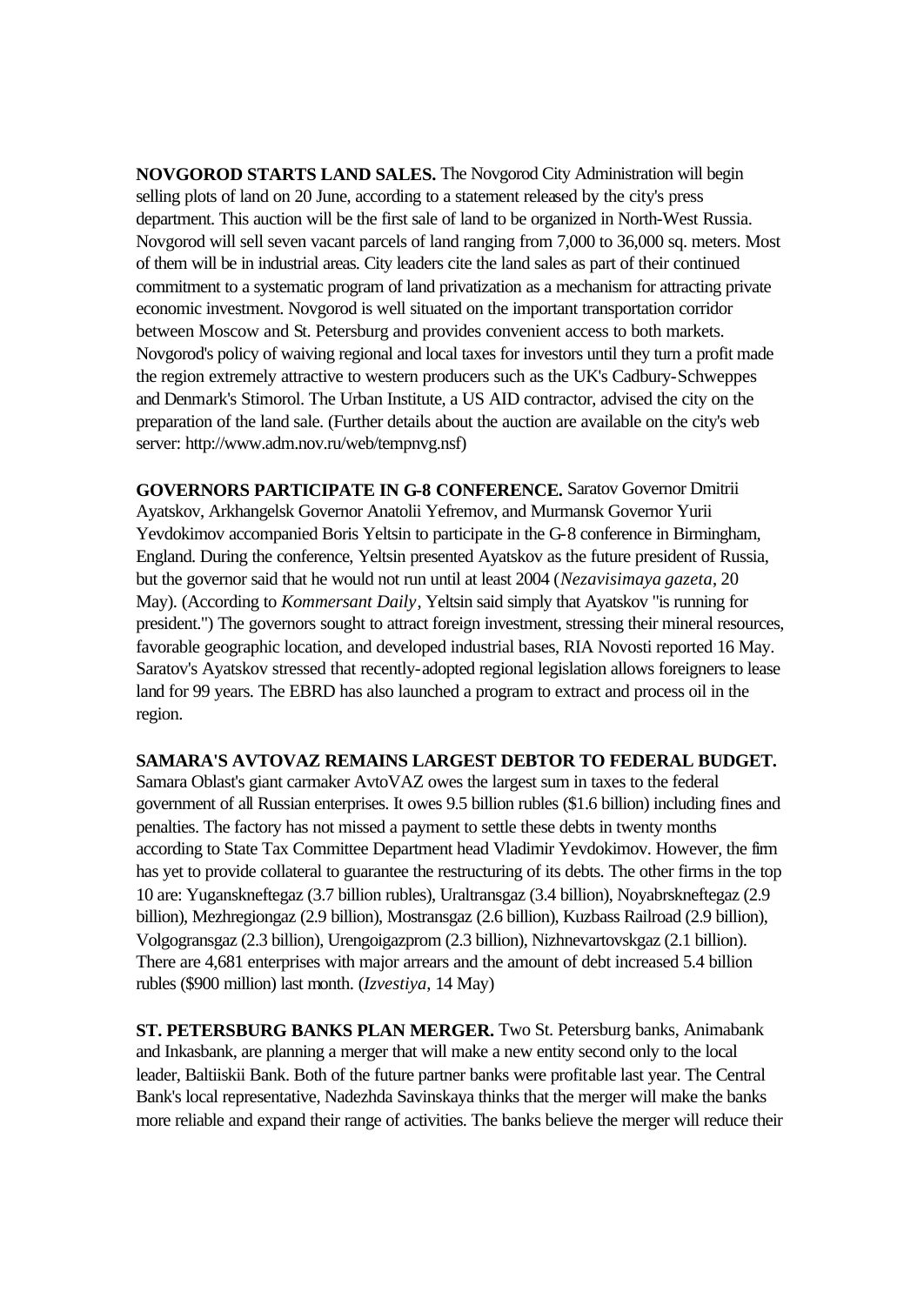costs and allow them to finance larger projects. The combined bank will have 10 branches in St. Petersburg and 5 in other regions, including Irkutsk and Orenburg. (*Finansovie izvestiya*, 19 May)

**FLOODS AFFLICT SAKHA TOWN.** About 70% of the Sakha (Yakutiya) city of Lensk is under water. Floods have made more than 90% of the city's residences uninhabitable and it is unlikely that they can be restored. Two thousand of the city's 38,000 residents have been evacuated, with many of those remaining preferring to stay on the upper floors of their residences or the roof. Much of the city infrastructure, including heat and electricity supplies, five bridges, eight dams, and telephone links, has been destroyed. Eleven people have died and at least 60 are missing, according to the National News Service (www.nns.ru). The flooding is a result of ice flows blocking the Lena river. The Russian airforce has bombed some of the larger obstructions, but the ice then collects again a few kilometers downstream. The water temperature is 6-7 degrees so it is impossible to survive immersion of more than a few minutes (*Izvestiya*, 19 May). Emergency Situations Minister Sergei Shoigu has arrived to personally monitor the rescue and clean-up operations. It is not clear why the regional authorities were unprepared for such a predictable event.

### **BUSINESS BRIEFS**

-- The **KRASNYI OKTYABR** confectionery concern paid \$166 million for a 51% controlling stake in the **KOLOMENSKY** candy factory. Besides a **MOSCOW** plant, Kolomensky has 20 production facilities throughout the CIS. The deal increased Krasnyi Oktyabr's market share to 7% and shot its share price from \$7.20 to \$12 overnight. **CHASE MANHATTAN BANK** owns 10% of Krasnyi Oktyabr and approves of the deal (*Moscow Times*, 19 May). Krasnyi Oktyabr already has plants in Moscow, **RYAZAN, KOLOMNA, TULA,** and **TAMBOV**. Two weeks ago it purchased an additional factory in Yoshkar-Ole, [**MARII-EL**]. It is planning to increase the number of its regional outlets to 20 this year, building on the existing ten (*Russkii Telegraf*, 19 May)

-- The US firm **OBC** formed a joint venture with **CHEPETSKIY MECHANICAL PLANT (UDMURTIYA)**, taking advantage of a complex alloy technology which will be used in making batteries for electric car engines. The joint venture will employ 150 highly skilled workers and all its output will exported to the US. (*Segodnya*, 19 May)

-- The Sakha-based **ALROSA** diamond producer signed a favorable agreement with the US **EXPORT-IMPORT BANK**, which will provide easy credit for Alrosa's small scale projects in addition to an earlier syndicated loan of \$72 million. The company can use the credits for both domestic projects and its ventures in Africa. (*Segodnya*, 19 May).

-- **TRANS WORLD GROUP (TWG)** decided to postpone shareholders meeting of the **BRATSK ALUMINUM PLANT** (**IRKUTSK**) for 1.5 months in order to prepare all the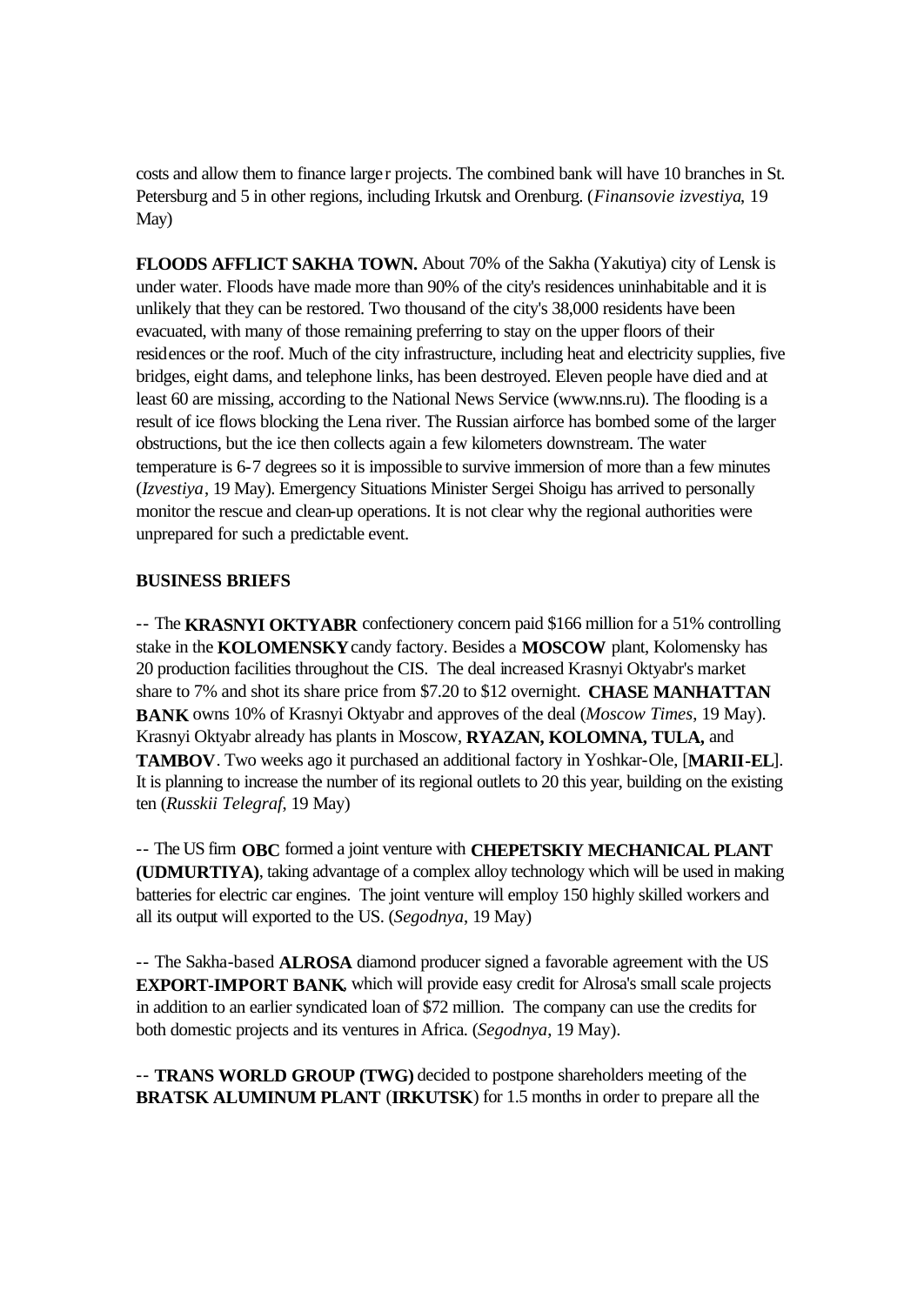needed paperwork to discuss the planned issue of the plant's American Depository Receipts. TWG controls over 50% of the company's stock. (*Russkii Telegraf*, 14 May)

-- **FORD MOTOR COMPANY** introduced a new compact car on the Russian market, Ford Ka, already widely sold in Europe and Brazil. The Russian model will be adopted to the country's unique weather and road conditions and it will be sold by all 16 Ford dealerships. (Russkii Telegraf, 15 May)

-- **DEUTSCHE BANK** has now opened a **MOSCOW** branch with \$50 million in starting capital and a 150-member staff. The new office will seek to help German companies doing business in Russia (*Moscow Times*, 15 May).

-- **DONALDSON, LUFKIN & JENRETTE** investment bank opened a Moscow office. The company plans to offer the usual set of investment services, including securities trading. (*Kommersant-Daily*, 15 May)

-- **GOLDMAN SACHS** investment bank will open its Moscow office on 18 June, staking out its own local presence in the face of competitors such as Merrill Lynch. The bank plans to provide investment services to large Russian companies in the oil and gas, electric power, and telecom sectors. Goldman Sachs also plans to manage **SAMARA**'s \$400 million Eurobond tranche this summer. (*Russkii Telegraf*, 15 May)

-- **VOLVO**'s board of directors will meet in Russia this week to discuss strategic partnerships with Russian companies. The company's top managers plan to meet with officials from the Economics Ministry, the Ministry of Transportation and the **MOSCOW** city administration. During Yeltsin's recent visit to Sweden Volvo agreed to cooperate with **OMSK OBLAST** in bus production. This time around the Swedes are scanning other regions for partners to build trucks. (*Russkii Telegraf*, 19 May)

-- Japan's **SUMITOMO** corporation opened its **ST. PETERSBURG** office last week, also signing an agreement with the city administration. According to the company's representatives, Sumitomo plans to invest in production of florescent lamps and, possibly in the future, **TOYOTA** cars. (*Russkii Telegraf*, 19 May)

-- Russia's **LUKOIL-PERM** and the US's **SOCO PERM RUSSIA, INC.** applied to the European Bank for Reconstruction and Development for a \$50 million loan to finance six new large oil extraction projects in **PERM OBLAST**. The projects' total cost will be close to \$200 million. (*Nezavisimaya Gazeta*, 15 May)

# **FRONT LINE REPORT**

# **REBELS SEIZE, RELINQUISH STATE BUILDINGS IN DAGESTAN**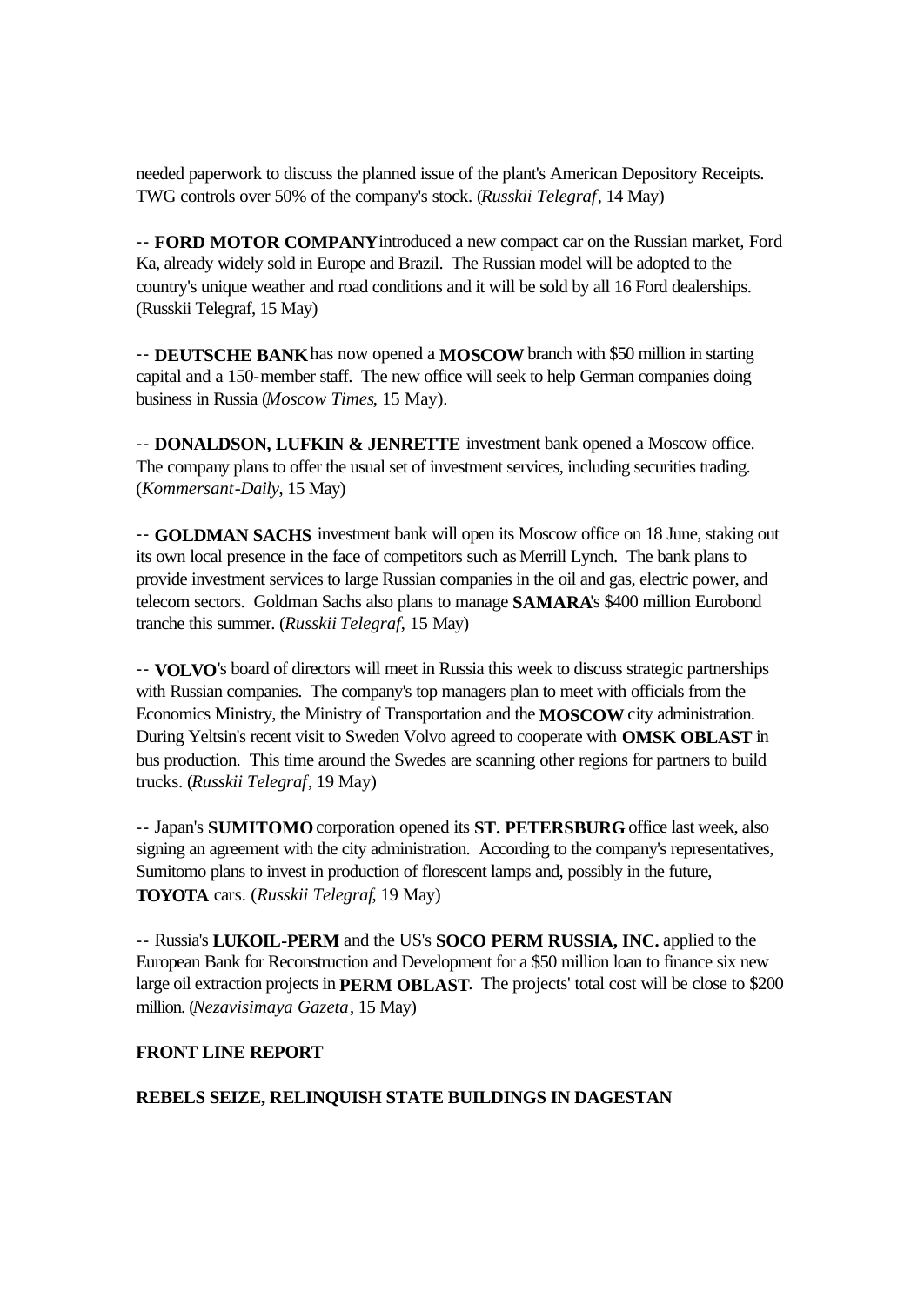by Nabi Abdullaev, *Novoe Delo*

MAKHACHKALA - Dagestan suffered a regional coup attempt on 21 May. The Republican Government and State Council have left the republican administration's building which was temporarily occupied by groups seeking the removal of the republic's current authorities.

Late at night on May 20 police in Makhachkala stopped a column of vehicles with Chechen licence plates headed by State Duma member Nadir Khachilaev, who is also the head of the Union of Muslims of Russia, and his brother Magomed, the chairman of the Coordinating Council of the Ethnic Movements of Dagestan. In the clash that followed, one policeman was killed and six were wounded. The men in the vehicles then sought refuge in Nadir Khachilaev's residence.

Police sealed off the residence and attempted to storm it at 9:00 on 21 May. As the fighting continued around 9:40, a group of approximately 250-300 men armed with machineguns and bazookas entered the Central square of Makhachkala and attacked the building of the Republican administration. Several of the attackers and at least one policeman guarding the building were killed. Then the resistance faded and the attackers entered the building. Members of the administration managed to escape through the back exits. The shooting at Khachilaev's house stopped when the skirmish at the square began.

At 10:30 I visited the square. There were around 4,000 people there. Traders from the local marketplaces supported the attackers. Several days before the assault, they had been protesting against the city administration's plans to push them from the center of town into the suburbs.

Nadir Khachilaev addressed the crowd around 13:15 and denounced the republican government. Among his slogans were: "We don't need this State Council" "Down with State Council Chairman Magomedali Magomedov" and others. [Thousands of people on the square demanded the government's resignation and free presidential elections, according to the National News Service (www.nns.ru).

Later both Khachilaevs, Magomedov, and Prime Minister Hizri Shihsaidov conducted negotiations in the republican administration's vandalized building (the windows were broken, the computers and other electronic equipment was stolen, safes were smashed open, and a green Islamic banner replaced the republican flag on the roof of the building). Trying to prevent bloodshed, Magomedov declared that nobody would be punished for breaking into the building, but the ones guilty in the deaths of the two policemen would be prosecuted. He refused to consider the events as an attempted "coup d'etat." He had good reason to make concessions since 200 men with sniper guns, machine-guns and bazookas were occupying the best shooting positions in the building and controlling the area. Around 19:00 he managed to convince Nadir Khachilaev to leave the Square with his men. They all left unharmed and nobody dared to disarm them.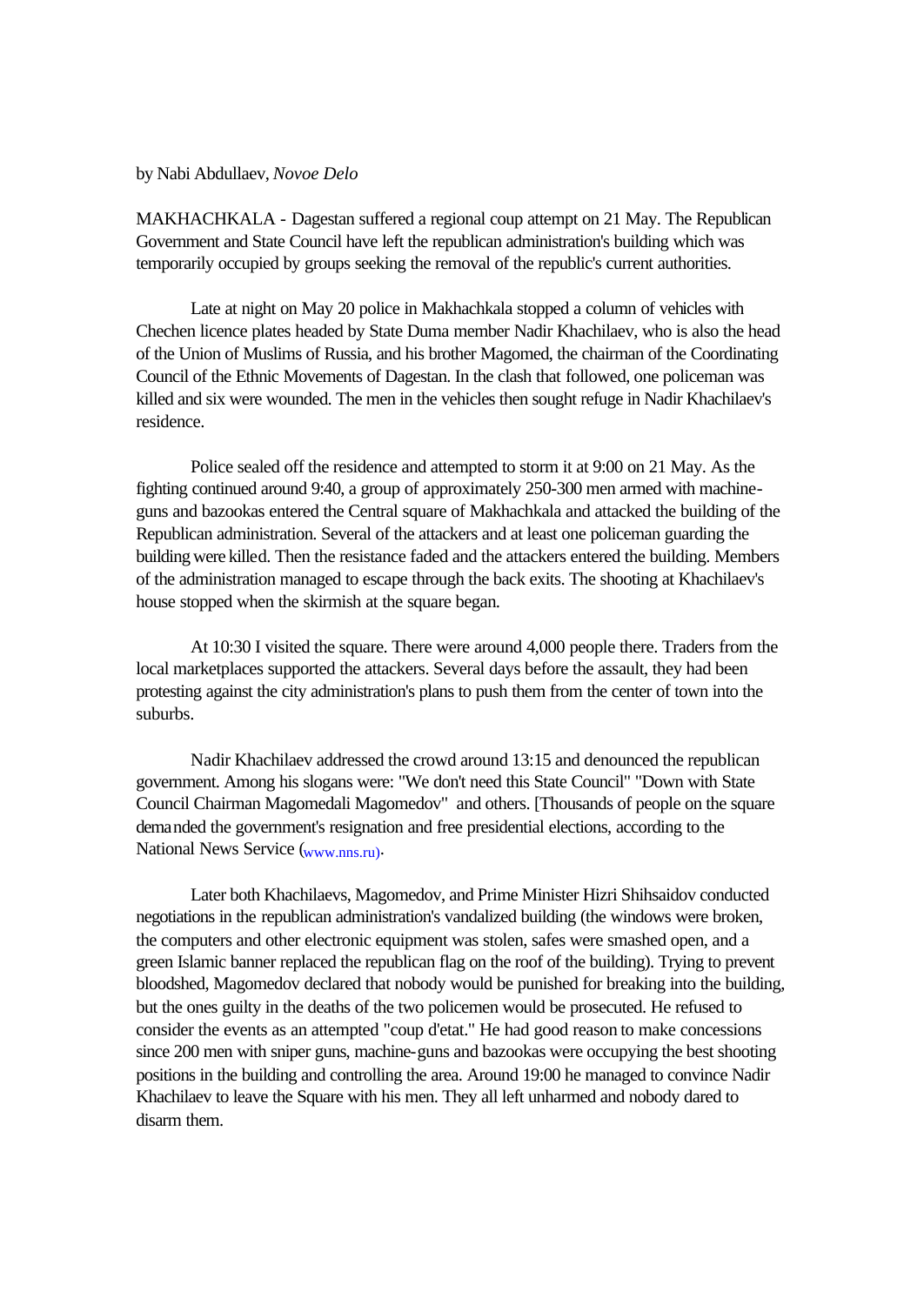Now all the police and military in the republic are on heightened alert, according to television reports. But today all Dagestanis could see for themselves how ineffective the republican Interior Ministry troops are. In the course of 15 minutes, gunmen were able to take the building which it is their top priority to guard - the House of the State Council, Government and People's Assembly.

As of 22.00, supporters of Makhachkala Mayor Said Amirov occupied the square. He is the only person in the establishment who labeled the day's events a "coup d'etat" carried out by "bandits, nationalists and religious extremists." In an interview broadcast on local TV, he called for justice, demanding that the guilty stand trial. The rest of the people giving interviews deputies of the People's Assembly, mufti, republican ministers - only asked the citizens to remain calm. Nobody gave an analysis of the events or expressed his attitude toward them. Some even said that the policemen's actions provoked the outrage and suggested that the republican administration apologize to the Khachilaevs.

In fact at the end of the day, State Council Chairman Magomedali Magomedov appeared on the TV and blamed the police for the conflict. He promised to punish the guilty parties and protect the innocent.

What will happen next? It's hard to imagine. If today's events were a dress rehearsal for a full-scale coup, it went very smoothly. Anyone who can manage 200-300 gunmen may be tempted to try. There is an excess of such people in the region.

### **PATTERNS OF REGIONAL DEVELOPMENT**

**LEBED WINS IN KRASNOYARSK.** Lt. Gen. (ret.) Aleksandr Lebed defeated incumbent Governor Valerii Zubov in the 17 May runoff Krasnoyarsk gubernatorial elections by a margin of 57.84% to 38.7% with 63.83% turnout (http://www.krasnoyarsk.org/). As in the first round, Lebed won the election because he had the support of the electorate outside of the krai's capital city. The city of Krasnoyarsk was the only region to favor the incumbent; there the general trailed Zubov 43.45% to 52.69%. The city of Norilsk, home to the giant Norilsk Nikel plant owned by Zubov-supporter Uneximbank, set a record giving Lebed 86.04% to Zubov's 10.6%. Although Lebed seemed to have the victory sewn up after the first round, overall his victory was surprising for many observers because Krasnoyarsk is generally considered a donor region that typically supports Yeltsin. The Yeltsin administration early on predicted that Zubov could not withstand the general's assault and offered him very little support.

Lebed, who has no experience as a popularly-elected executive, has yet to announce who will serve in his cabinet and what his main priorities will be. During the campaign Lebed made clear that he would support his rural electorate. He compared the cities of Moscow and Krasnoyarsk, pointing out that both are capitals, whether of the country or the krai, and therefore take money from the outlying region. He said that under his rule, this situation will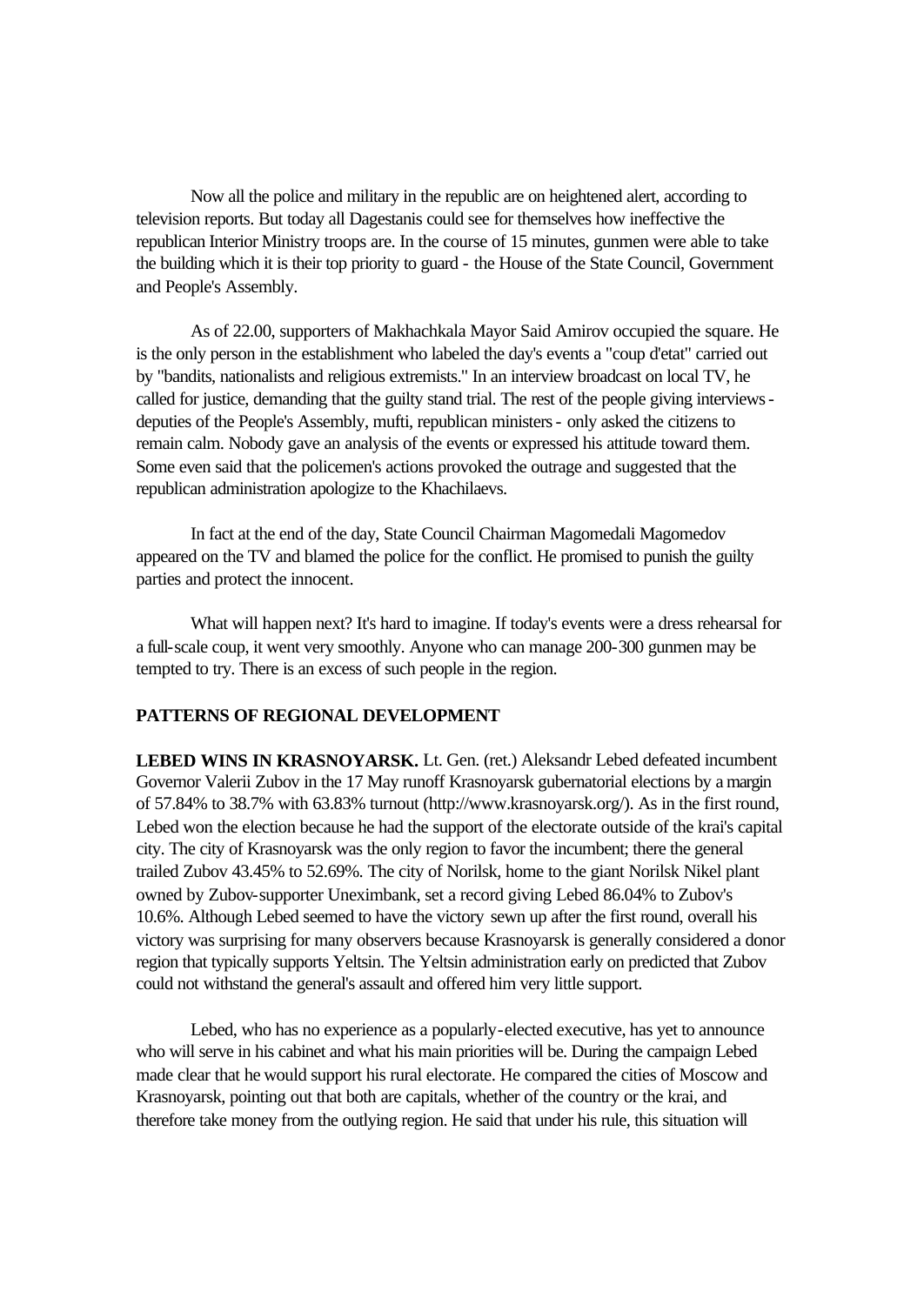change (*Russkii Telegraf*, 19 May). Despite the governor's rhetoric, however, the poor agricultural parts of the krai are supported by the industries grouped in the city of Krasnoyarsk. (*Russkii Telegraf*, 20 May)

Lebed also consistently criticized the power-sharing agreement that Zubov signed with Moscow last fall as allowing Moscow to rob the region. He is planning to renegotiate the deal. He has also promised to move 60,000 unemployed workers from the harsh conditions of Norilsk to latitudes more suitable for human habitation no matter what the cost to the federal and regional budgets. He proposed paying for this operation by freeing the plant from having to pay federal taxes for two years and indicated that it would be easier to deal with Moscow's opposition than the social explosion that would result from doing nothing.

In an interview with *Kommersant Daily* (19 May), Lebed said that he supported the adoption of a regional law on recalling the governor so that the people could remove him if they wanted to. The new governor said that he did not know anyone in Kirienko's government, but was willing to work with the new prime minister and his cabinet.

### **WHAT UNITES LEBED AND LUKASHENKO?**

by Oleg Manaev, Director

Independent Institute of Socio-Economic and Political Studies, Minsk

NEW YORK--Aleksandr Lebed's victory in the Krasnoyarsk gubernatorial race has caused much concern for the Kremlin establishment, the local *nomenklatura*, and the private sector alike. In contrast, Russian "democrats" have not made up their minds yet: some place on Lebed high hopes that have not been realized under Yeltsin, others are panicking, while the majority is still pondering. What is it about Lebed's triumph that causes such concern? Mostly, it is his personality, his rigid and crude manner, his primitive political program, his contradictory economic views, the motley crew of his allies (from former Yeltsin bodyguard Aleksandr Korzhakov to financial tycoon Boris Berezovsky), as well as his military background. Many politicians and analysts who are analyzing the reasons for Lebed's victory pay excessive attention to various "external factors," from Berezovsky's money to actor Alain Delon's charm. However, very few of them pay serious attention to those whose votes propelled the general to power in one of the largest and most resource-rich regions of Russia.

We know that Lebed's main base of support in the first round came from the rural areas and small towns of Krasnoyarsk Krai. First rounds are quite indicative of voters' real preferences, because in the second round they usually migrate to the remaining two candidates and, given their true candidate's loss, people often pick "the least of two remaining evils." In any case, who are the people who voted for Aleksandr Lebed? Because of the striking similarity between the Russian and the Byelarusan electorates, I can say that this group is dominated by pensioners, the poorly educated, and those who live significantly below the regional economic average. This demographic group is the one whose loses outweigh gains in the recent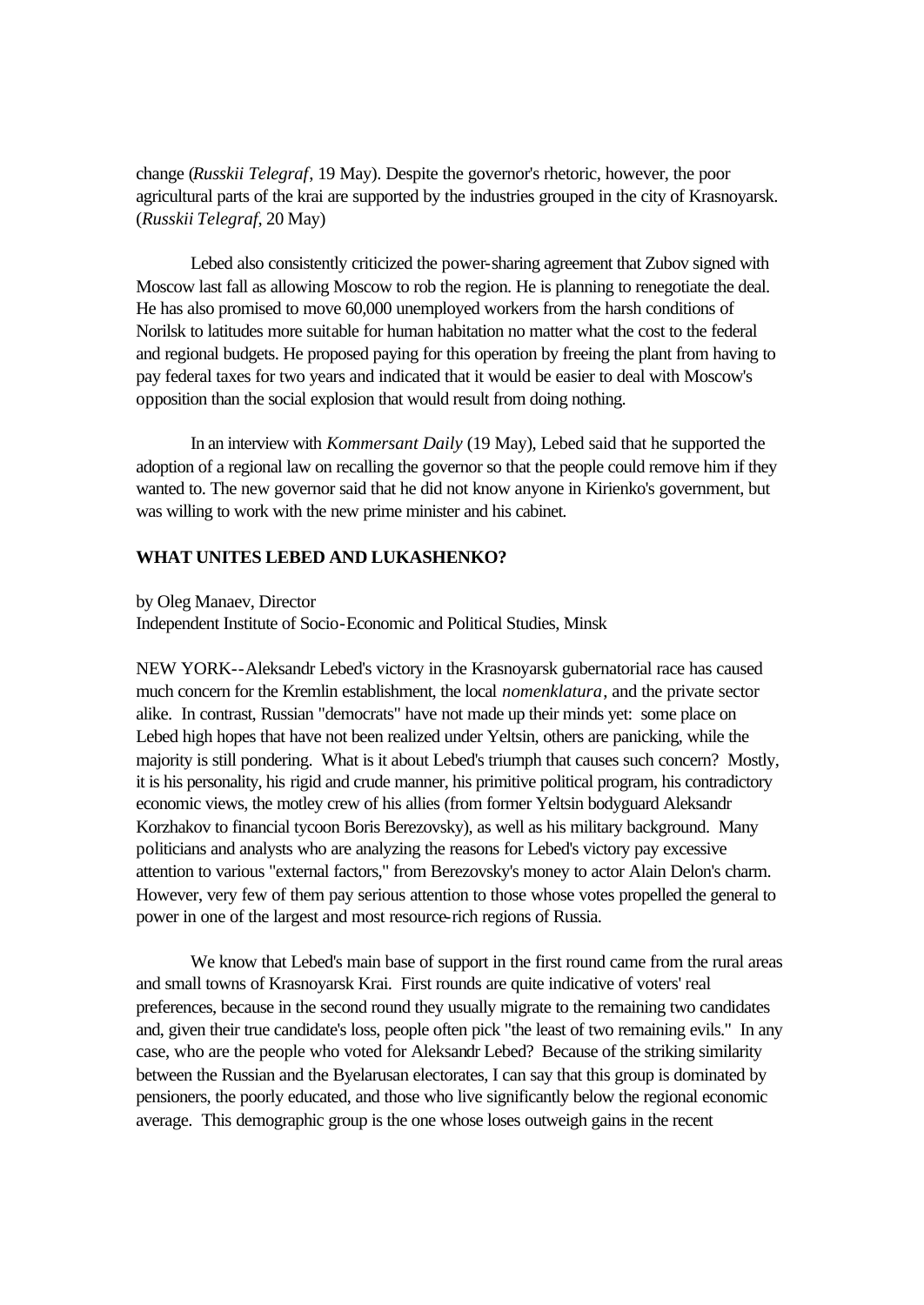transformations. For them the free market means predatory speculation and taking advantage of the common people, democracy means disorder and demagoguery, the West and NATO are still hostile forces, and human rights are subordinate to state-sponsored social protection. Their ideal is the USSR of the 1970s, when everybody could buy sausage for 2.20 rubles a kilo, the state took care of all social needs, and the rest of the world "respected" us as a superpower.

What kind of mandate have most of these people given Lebed with their votes? Did they authorize him to continue with reforms, strengthen democracy and civil society, further reduce government involvement in the economy, develop private initiative, and protect individual rights? No, they authorized him not to build a new democratic future, but to restore the Soviet past.

Some might say: It matters not how one gets to power, but rather what one does with that power. That was exactly the feeling in Belarus four years ago, when the old party boss and then prime minister Kebich, democratic leaders Shushkevich and Poznyak, and "Belarusan Robin Hood" Aleksandr Lukashenko clashed in a presidential campaign. At that time, the Belarusan electorate exhibited the same trends that could be detected in today's Krasnoyarsk: total mistrust in the existing regime and state structures and fear of radical reforms if "democrats" win. Additionally, Lukashenko was promising law and order, social stability and economic growth, free media and private initiative. His most popular campaign promise was to "do everything for the common people."

We all know what happened next. At first Lukashenko cracked down on political parties, independent labor unions, the media, private entrepreneurs, non-governmental organizations (NGOs) and think tanks. Then, he moved on to the parliament, the Constitutional Court, and the central electoral commission. In other words, he repressed everybody who expressed independent opinions, had democratic and free market aspirations, and was oriented toward Europe. Among the beneficiaries of his regime were those who dreamt of restoring the USSR and returning to the "golden era" of the 1970s, or anybody who openly supported the president. Consequently, Belarus split internally and faced international isolation. Lukashenko himself became a virtual hostage of his reactionary electorate and can only retain power by satisfying its aggressive conservative aspirations. Any possibility for a significant policy shift and reliance on a different segment of society is slipping away. It is no surprise that Belarus is often viewed as a source of instability and a detonator of revisionist tendencies in Russia, Ukraine and other CIS countries.

With virtually the same demographic group backing him, Aleksandr Lebed can easily become the Russian version of the Belarusan president. In addition to the electorate, the two men share many of the same views, at the basis of which is the aspiration to restore the great Russian or pan-Slavic state (*derzhava*), at the expense of liberal and democratic values. Many people remember General Lebed's successful peacemaking mission in Chechnya during his brief career as the Secretary of the Russian Security Council. But very few of them paid attention to another episode. When Lukashenko announced his intention to hold a constitutional referendum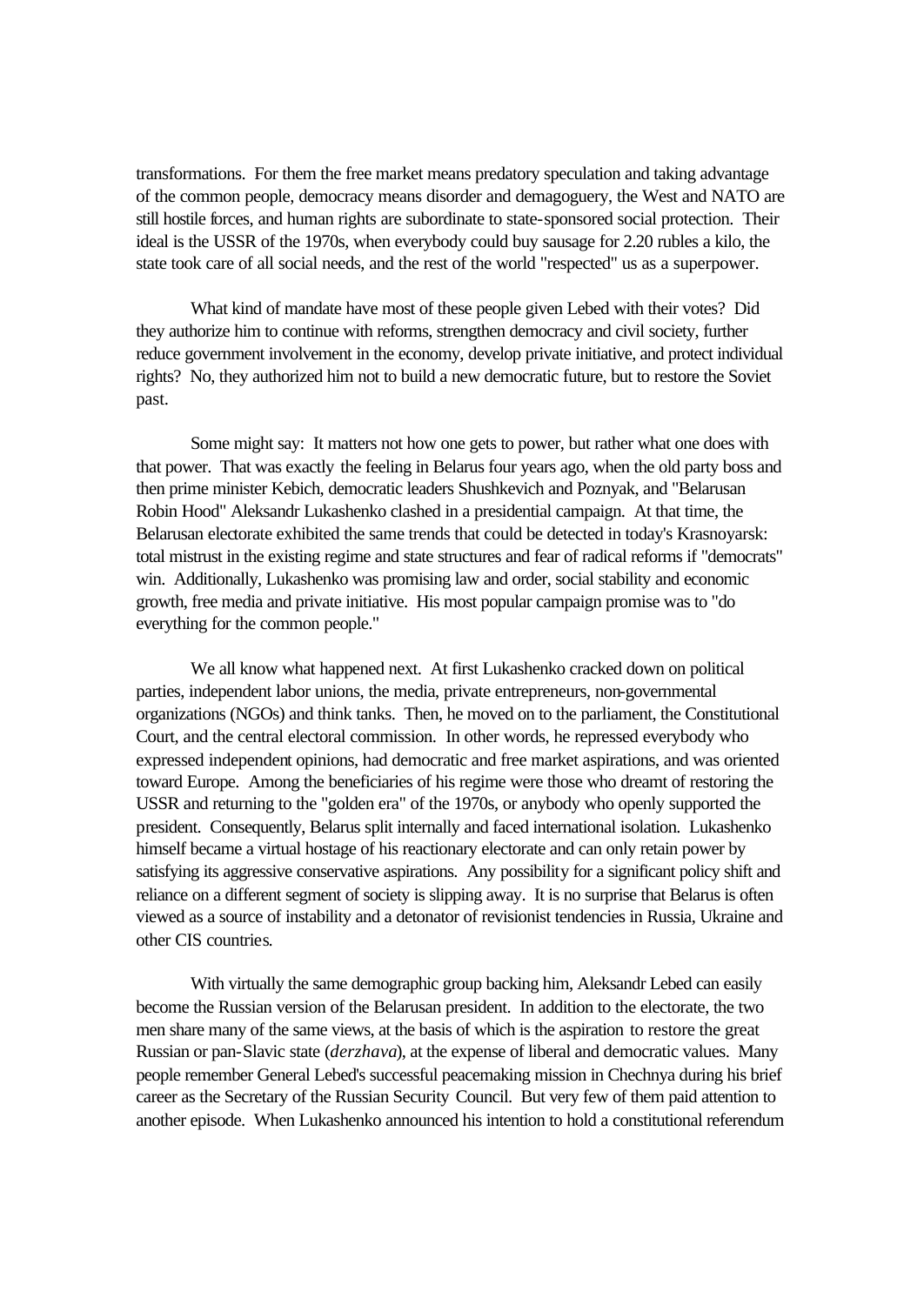in August 1996, he met with Aleksandr Lebed in Belovezhskaya Puscha, the site of the 1991 meeting of the Russian, Ukrainian and Belorussian presidents who signed an agreement dissolving the Soviet Union. Nobody knows what Lebed and Lukashenko discussed there. However, following the meeting Lebed publicly endorsed his new friend and even presented him with a Winchester rifle as a gift. In turn, the Belarusan president vocally supported Lebed and said in one of his subsequent interviews that "our peoples will never forgive those who ruined our great state at Belovezhskaya Puscha."

Unlike their Russian counterparts, Belorusan democrats have not forgotten that meeting. Which is why Lebed's victory in Krasnoyarsk causes us grave concern.

*Dr. Oleg Manaev is the Director of the Independent Institute of Socio -Economic and Political Studies in Minsk. He is now a Visiting Fellow at the Institute for EastWest Studies, New York*.

**CHALLENGER WINS KARELIYA'S TOP POST.** Former Petrozavodsk mayor Sergei Katanandov defeated incumbent Viktor Stepanov in Kareliya's prime ministerial elections on 17 May by a margin of 49.48% to 43.16%. Speaking at an 18 May press-conference, Stepanov advised the new government to rely on professionalism and steer away from radical solutions. While he promised to congratulate the winner after he is sworn into the office, Stepanov did not believe that he would be invited to join the new government. He plans to take a vacation, which he has not had in four years. Stepanov alleged to have no concrete plans for the future.

At the same time, the republican Supreme Court will hear a petition filed against Katanandov alleging a variety of campaign violations. According to testimony from State Duma member Aleksandr Saliy, chairman of the commission on electoral integrity, Kareliya's electoral commission overlooked several violations, which were much more serious than the ones that caused the annulment of Nizhnii Novgorod's recent mayoral elections. Stepanov emphasized that the court appeal is not designed to call for another election, which would surely fail to produce a different result, but to insure procedural legitimacy. - Boris Matveev in Petrozavodsk

**COURT UPHOLDS NIZHNII MAYORAL ELECTION ANNULMENT.** At a 15 May hearing, the Nizhnii Novgorod district court upheld the local electoral commission's decision to annul the election of Andrey Klimentiev as Nizhnii Novgorod mayor. One of the contenders in the previous election, Dmitry Bednyakov, an attorney and an oblast assembly member, told the press that he plans to run for mayor again if new elections are held. He is more than confident that elections will take place and the electoral commission's decision will be upheld by the oblast-level court as well. To keep his political options open in Nizhnii, Bednyakov has turned down several opportunities in Moscow. Should he run for mayor again, it will be Bednyakov's third attempt, and, in his opinion, this time he will succeed. - Yurii Rodygin in Nizhnii Novgorod

### **CENTER-PERIPHERY RELATIONS**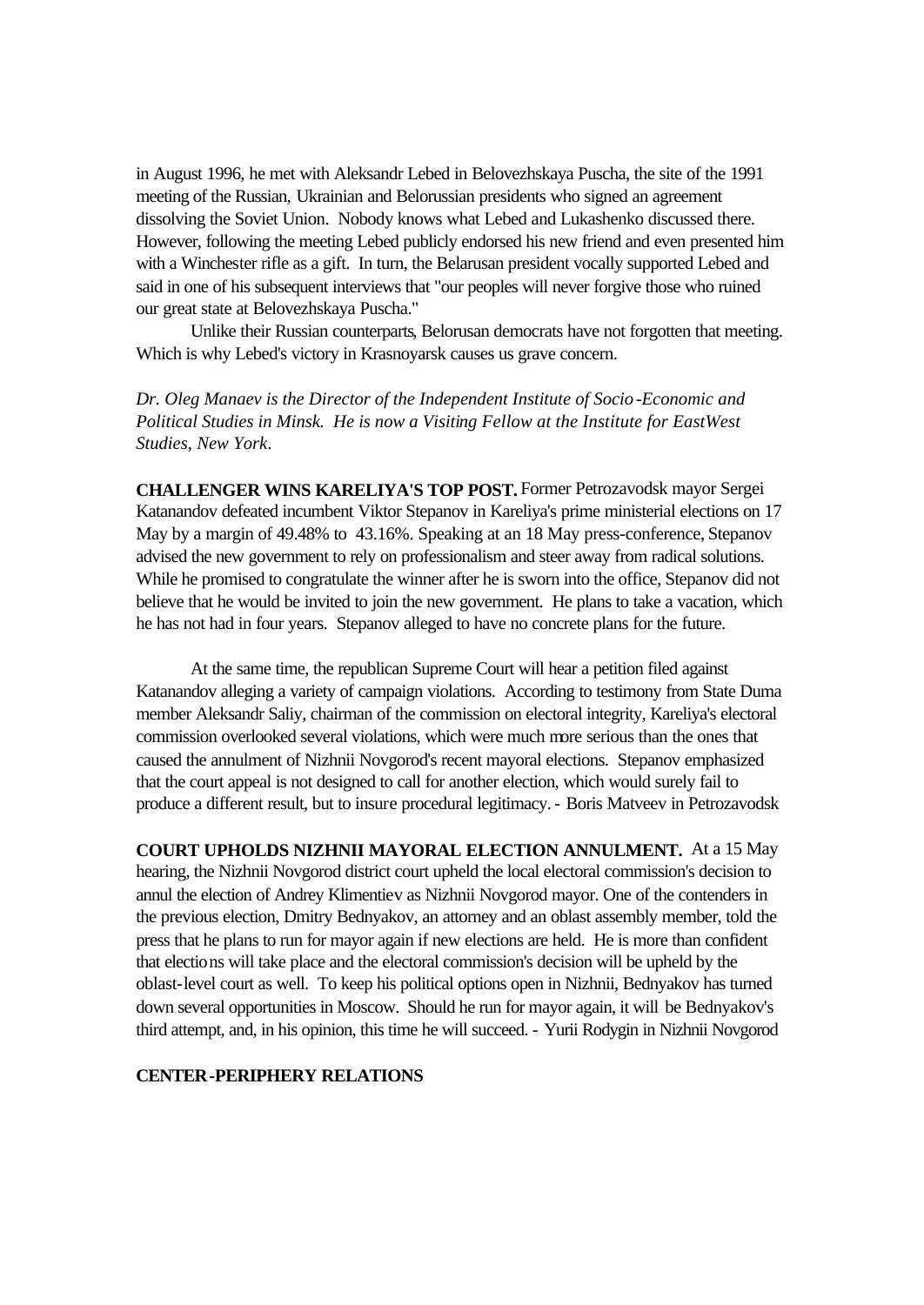**TVER GOVERNOR MAY JOIN KIRIENKO'S CABINET.** Tver Governor Vladimir Platov has been offered the post of Industry and Trade Minister in Prime Minister Sergei Kirienko's new government, *Veche Tveri* reported on 15 May. The newspaper quoted unidentified sources as providing the information. The post is currently held by Georgiy Gabuniya who is the acting minister. The governor is apparently considering the offer even though he recently announced that he had no intentions of moving to Moscow. Deputy Prime Minister Boris Nemtsov and the Unified Energy System (EES) Director Anatolii Chubais made the flattering proposal during meetings in Moscow on 12 and 13 May.

During his meeting with Nemtsov, the governor succeeded in transferring 42.5% of the Tver train factory's shares to its workers. The government had given this packet of shares to Roseltrans in 1994. Roseltrans then carried out a series of intrigues to gain control of the factory's assets. The government has now set up a commission with representatives from the Transportation Ministry, the Ministry of State Property, the Federal Security Service, and the Procurator General to liquidate Roseltrans. Deputy Governor Sergei Polschikov represents Tver Oblast on the committee.

Chubais's EES wants to create a regional energy company that will merge Tverenergo and Vologdaenergo. Hopefully the new firm will be able to provide industrial and residential customers with cheaper energy, potentially increasing industrial production in the region. - Boris Goubman in Tver

**FORMER GOVERNOR LAMENTS LACK OF POWER.** Former Volgograd Governor Ivan Shabunin recently visited Volgograd from Minsk where he is now the first deputy to CIS Executive Secretary Boris Berezovskii. Shabunin was a Yeltsin-appointee who lost to Communist Nikolai Maksyuta in the 22 December 1996 gubernatorial elections. In explaining some of the decisions he made as governor, Shabunin said that he wanted to build a bridge across the Volga both to revive several Volgograd enterprises by giving them construction orders and to receive money back from the federal road fund (according to Shabunin, Volgograd Oblast paid 250 billion rubles to that fund, and received only 70 billion in return). Now construction has been halted. "They [Maksyuta's administration] have to work with Moscow, otherwise [the federal authorities] will continue trying to avoid financing the bridge".

*Oblastnye Vesti* correspondent Irina Starodumova asked Shabunin if it is possible "to do anything" on the regional level without changes in federal policy. The former governor answered that only large investment projects can make the region "relatively independent" from Moscow politics. During Shabunin's tenure, Volgograd nearly signed a mining deal with some German firms that would have brought billions of deutsche marks in investment to the region. However, the Communist victory in the gubernatorial elections in 1996 dissuaded the Germans from signing the final contract, even though Shabunin tried to persuade the Germans that they would have nothing to fear from the new leadership. - Ivan Kurilla in Volgograd

### **SPECIAL RESEARCH REPORT**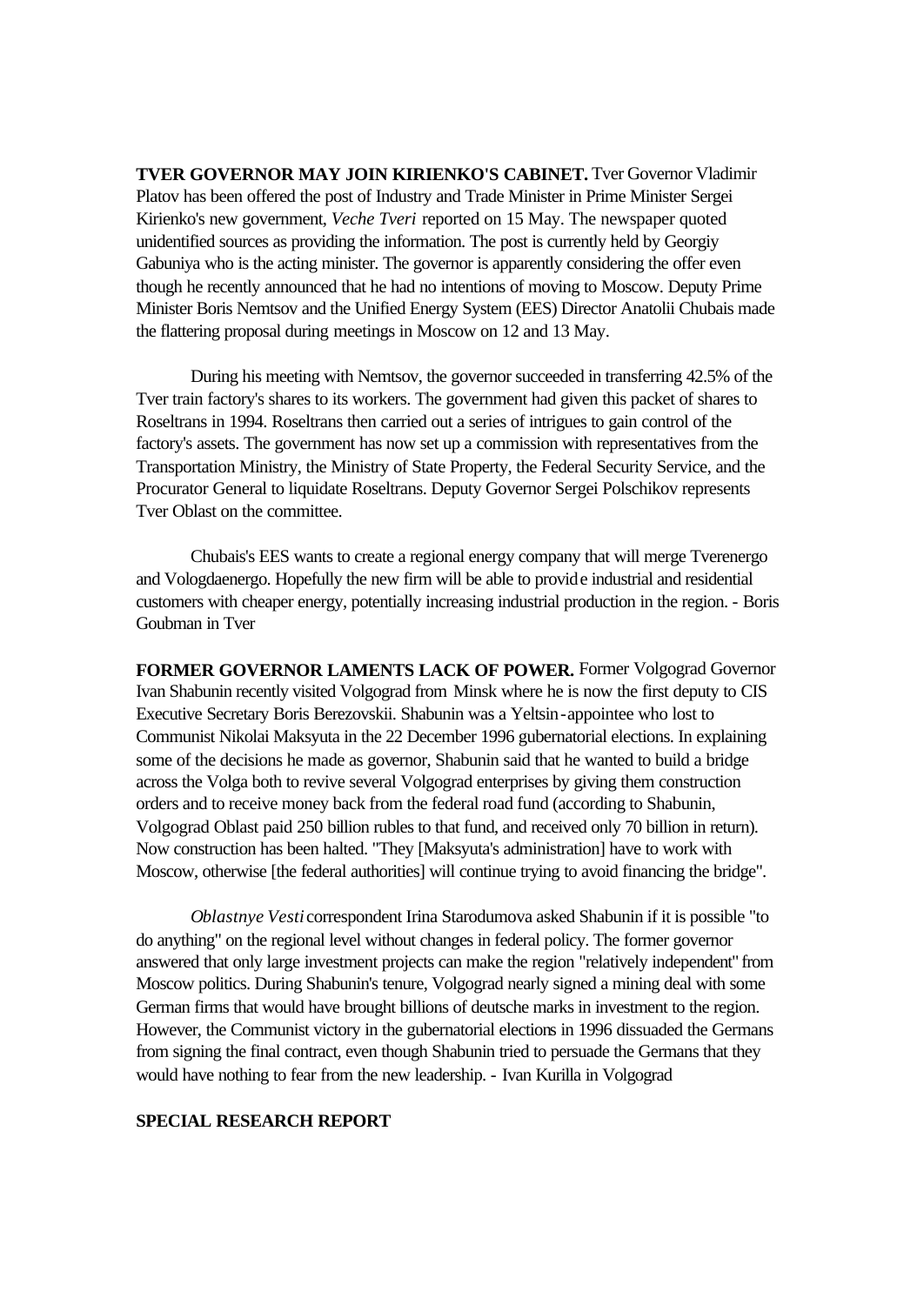# **CENTRALIZATION IN KOMI POLITICS**

### by James Alexander, Department of Political Science, Northeastern State University

Political struggles over the governance of regional entities have proven particularly competitive in post-Soviet Russia, both in terms of relations with central authorities and the construction of internal political institutions. While Chechnya and Tatarstan have stood out as the most extreme cases of conflict with federal authorities, numerous regions continue to challenge central leadership. One of the more persistent challengers has been the Komi Republic. (*IEWS Russian Regional Report*, 5 February)

Located in the northeastern corner of European Russia, Komi has great economic potential, with a large storehouse of natural resources (oil, gas, coal, timber, etc.) that would seem to indicate a rosy future. As for many Russian regions, however, an economic upsurge has yet to come. Nevertheless, the political struggle for control of Komi and its resources is instructive in trying to comprehend larger federal and regional political developments. Komi Chief Executive Yurii Spiridonov has gained political dominance through a carefully orchestrated political program that includes resistance to central directives and political maneuvering for local control. With the recent Russian Constitutional Court ruling invalidating Komi laws on local selfgovernment, however, a new chapter in Komi political development is now being written.

Before October 1993, the Komi leadership was mildly resistant to central directives, but Yeltsin's violent clash with the national legislature sparked the Komi leadership to pursue a more consistent campaign in winning autonomy from Moscow. Then the preeminent of two regional political leaders, Spiridonov took advantage of his chairmanship of the Komi Supreme Soviet to construct his own political machine. For 15 months he resisted Yeltsin's October directive to dissolve the legislature. In this time, Spiridonov legislatively created a chief executive's position, in the process ignoring the failure of a similar referendum item added to the December 1993 ballot. Using a legal technicality requiring voter turnout to reach a 50% threshold (it had been less than 48%), Spiridonov exposed his clear willingness to adapt the law to his wishes. Unsurprisingly, he handily defeated his main challenger, former Chairman of the Council of Ministers Viacheslav Khudiaev, in the May 1994 elections for the republic's highest office.

The process of creating a chief executive accompanied the larger development of the Komi Constitution in February 1994. Using his considerable legislative influence, Spiridonov created a political structure that would be amenable to his expected victory in executive elections. Under his leadership, the Supreme Soviet in the Fall of 1994 adopted the Komi Law on Executive Authority, creating a vertical authority structure with branches throughout the republic directly subordinate to the republican leader. Similar to Yeltsin's past practice of appointing governors, the law allowed the executive to appoint heads of administration to 20 Komi districts. Unaccountable to residents, the local executives report directly to Spiridonov.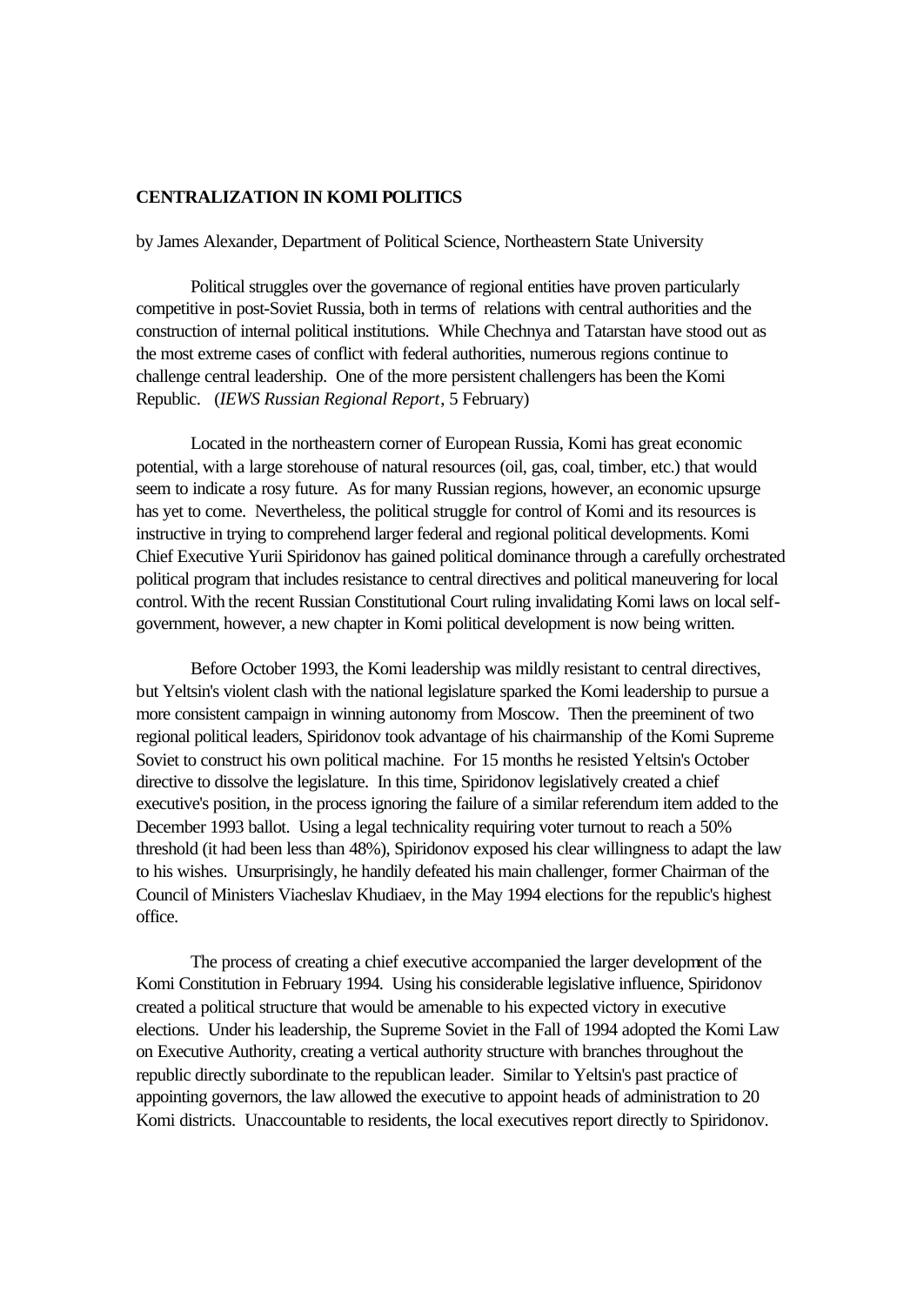With the political structure clearly defined, elections to the new State Council finally took place in January 1995.

The clientelistic system of executive appointments had a dramatic effect on the composition of the Council. With a significant advantage over their competitors in legislative elections, local heads garnered 13 of the 50 seats. Accompanying these "Spiridonov victories," was the election of 16 Komi industry "generals." While not under Spiridonov's direct authority, these business leaders have benefitted from a corporatist relationship with the Komi chief executive and have consistently voted for the executive's interests. Overall, "independent" deputies have claimed that more than 2/3 of the State Council is "in Spiridonov's pocket." When combined with the fact that the Council is a nonprofessional legislature - meeting but twice a month - there are few obstacles to executive rule.

When faced with challenges, Spiridonov has been a master of avoidance and delay. In 1996, for example, the federal authorities sought to enforce laws barring civil servants from serving in regional legislatures. To evade this directive, Spiridonov had Komi's legal definition of civil servant changed so as not to include the appointed heads of administration. (*Respublika*, April 1996) Ultimately, Spiridonov's dominance in Komi is best shown in his November 1997 reelection. While his impressive victory over his main challenger, State Duma Deputy Rita Chistakhodova, is a sign of his preeminence, the scheduling of the election itself is even more telling. Fearing the fallout from coming economic reforms– including the ruble re-denomination in January 1998– Spiridonov sought to alter the regularly scheduled May 1998 elections, a move requiring a constitutional amendment. Needing the votes of 2/3 of the body to pass an amendment, 39 of 43 deputies present supported Spiridonov's request. (*Molodesh Severa*, August 1997) As this example illustrates, when unable to carry out his wishes legally, Spiridonov has been quite willing and able to use the legislature to change the laws.

Opposition to executive rule in Komi has been quite weak, although not entirely for lack of effort. While there are representatives of many national parties, opposition newspapers and some independent legislators, the policy influence of groups outside Spiridonov's circle has been negligible. This lack of influence has led a number of these groups to form alliances. One such alliance encompasses opposition groups writ large, ranging from the local branches of Yegor Gaidar's Russia's Democratic Choice to the Communists and Vladimir Zhirinovsky's Liberal Democratic Party of Russia.

Since the release of the federal law on local self-government, a primary focus for local political groups has been the establishment of local self-government in Komi, something Spiridonov has consistently opposed. If implemented as the federal government and local opposition groups intend, local self-government would undermine regional executive authority through the popular election of the previously appointed heads of administration. In personal interviews, opposition leaders have come to the conclusion that this is the only way to break the executive monopoly.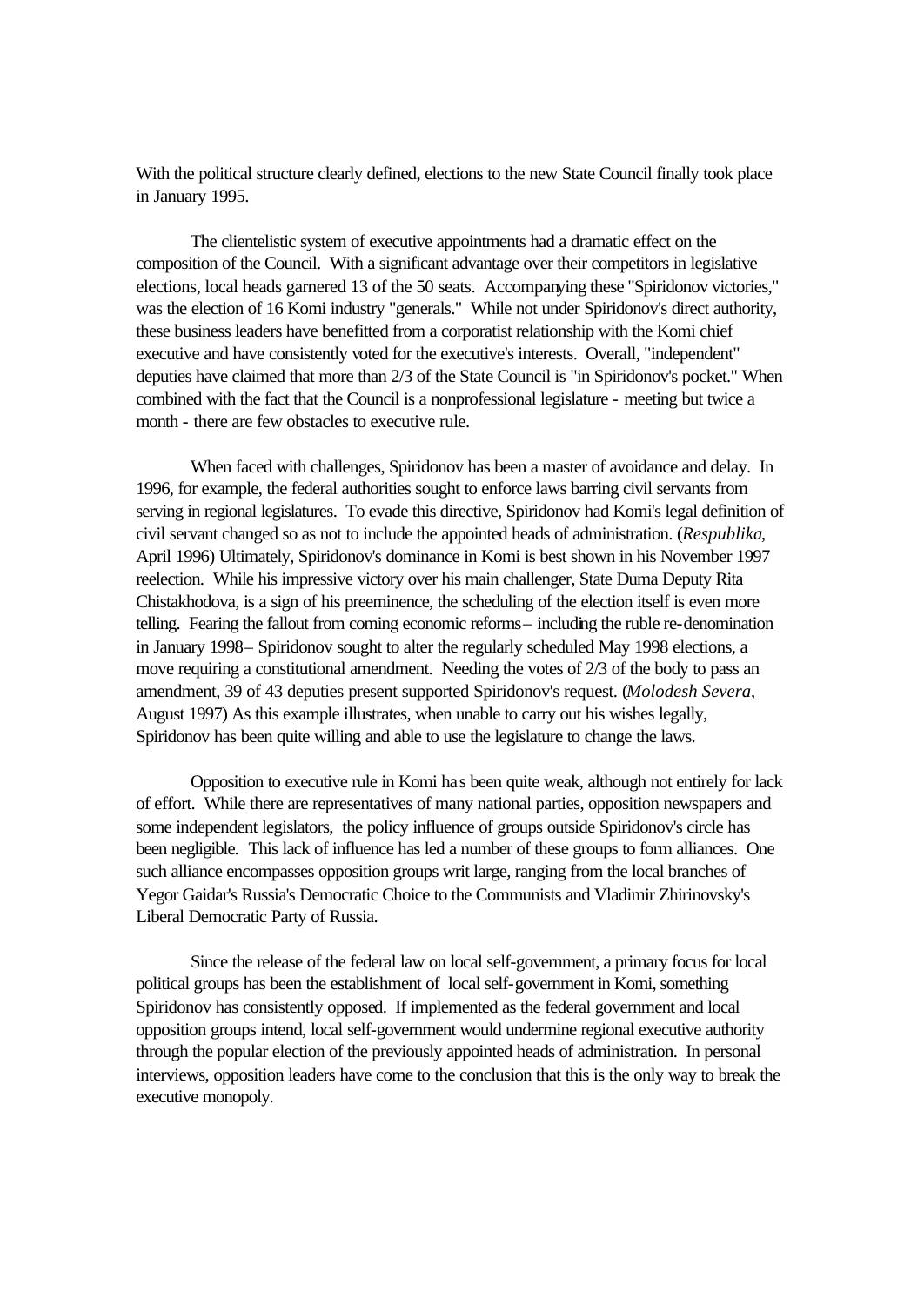Opposition success has been most apparent in the court system. Two particular rulings concerning local self-government are especially significant. First, in March 1997 the Komi Supreme Court ruled that Komi laws on local self-government clearly violated federal laws, and ordered elections by October of last year. This order was delayed, however, by a second, more wide-ranging, case brought before the Russian Constitutional Court. In its January 1998 ruling, the Constitutional Court argued definitively that the Komi Constitution and Komi Law on Executive Authority each violate the federal constitution and legislation. (*Respublika*, February 1998) Although Spiridonov was initially resistant, local self-government elections have been set for February 1999 to coincide with the scheduled State Council elections.

Despite the Constitutional Court's ruling, whether Spiridonov's executive stranglehold can be broken is still uncertain. It would seem that he is continuing the practice of legal delay and avoidance. Recent adjustments to Komi law allow Spiridonov's aging followers to continue working in government past age 60 (the heretofore mandatory retirement age in the Far North), while a recent amendment to the constitution permits members of the executive branch to hold positions in commercial and civic organizations (*IEWS Russian Regional Report*, 12 February). The amendment seemingly removes the legal separation between the state and private sectors, potentially providing even greater executive direction over Komi affairs. In both cases, Spiridonov appears to be further consolidating authority prior to the "challenge" of functioning local self-government. Thus, the struggle continues.

#### **THE NEW GENERATION**

**TOP NIZHNII POLITICIANS CONSIDER OPTIONS.** This week's *Monitor* magazine published the April rating of the top 100 most influential people in Nizhnii Novgorod and the oblast. President of GAZ automobile manufacturer Nikolay Pugin tops the list, followed by Governor Ivan Sklyarov and beleaguered mayoral candidate Andrei Klimentiev. The latter went down from first place in the March rating. Even though he had run a successful populist campaign for the mayor's office, his victory caused his arrest, which explains the slide in the rating. Among the top ten politicians is president of NORSI-OIL company Dmitry Saveliev, who was elected to the regional assembly and whose predecessor in the company is Russia's current prime minister. Rumor has it that Kirienko will nominate Saveliev to head the stateowned Rosneft oil company. A Moscow job could be in store for losing mayoral candidate Dmitry Bednyakov (14th place) and losing gubernatorial candidate Yurii Lebedev (52nd place), as well as Kirienko's other Nizhnii cronies.

Should that happen, Nizhnii will be left with a handful of politicians making inroads on the local arena. For example, the acting mayor of Nizhnii, Aleksandr Meleshkin (13th place), and former Kirienko Komsomol colleague and now head of the administration's economics and planning department, Sergei Obozov (84th place), are both taking their first steps in public affairs. In contrast to these newcomers, the presidential representative in the region Aleksandr Kosarikov (33rd place) is a seasoned politician who prefers to stay in the shadows, much to the approval of the current governor. Another promising figure on Nizhnii's political horizon is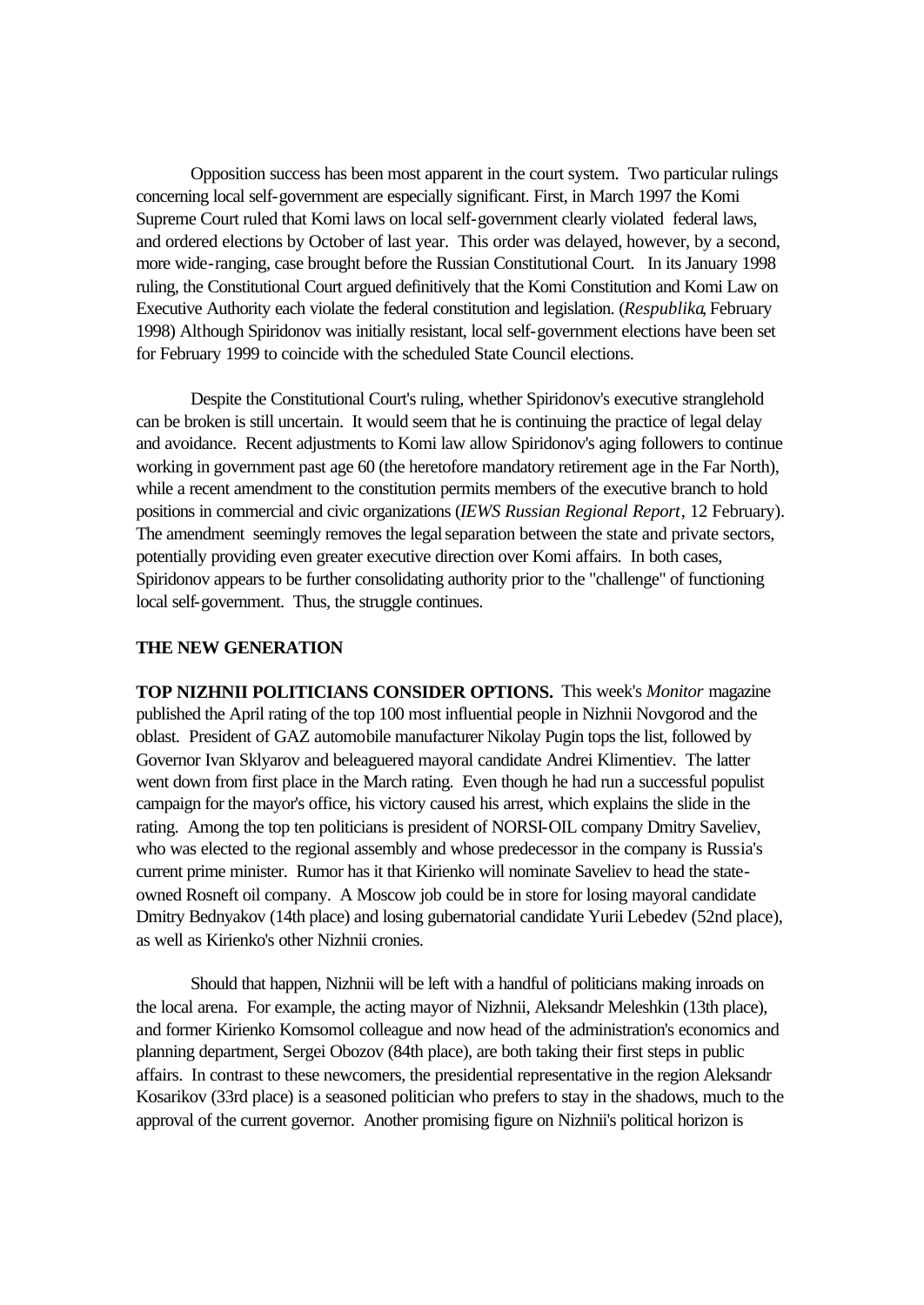Sergei Voronov (63rd place), director of the Institute of Inter-regional Economic Cooperation, now in fierce opposition to the governor. He had beaten a formidable Gazprom puppet in an assembly race and became one of Kirienko's advisors but refused to move to Moscow with his boss. Yet to reach his 30th birthday, Voronov might become a viable opponent to Governor Sklyarov should Lebedev leave Nizhnii. Much more photogenic than the governor, Voronov also happens to get along better with the media.

If Klimentiev agrees to drop his court appeals and run in another mayoral election, which he is set to win comfortably, Nizhnii residents will vote by the end of the summer. They will also have to replace assembly members who chose to move to Moscow in legislative byelections. Come autumn, presidential campaigns will be underway, with the accompanying party organizing, media campaigning, and realigning of forces, as new political actors appear on the scene. - Yurii Rodygin in Nizhnii Novgorod

# **REGIONAL FOREIGN POLICY**

# **DAGESTAN'S FOREIGN POLICY: CAUGHT BETWEEN ISLAM AND MOSCOW** by Nabi Abdullaev, *Novoe Delo*

MAKHACHKALA--Because Dagestan is a young republic with undeveloped state structures, it is premature to point out an established set of priorities in its foreign policy. However, one can already detect clear tendencies and make certain extrapolations about the future. Dagestan's foreign policy is conducted via several agencies: the regional office of the Russian Ministry of Foreign Affairs, Dagestan's official establishment, and public organizations and movements (so-called "people's diplomacy"). We should also mention the Islamic Spiritual Agency of Dagestan which maintains diplomatic relations with the government of Saudi Arabia. Dagestan has official representations in Azerbaijan, Ukraine and Chechnya.

The main priority in Dagestan's foreign policy is staying out of Moscow's way. Any foreign relations initiative, event, visit or effort can be quickly canceled at the first sign of the federal authorities' disapproval. Consider the refusal of official Dagestani circles and most public organizations to participate in the Congress of the Peoples of Chechnya and Dagestan in Grozny in April. While Dagestan had been the Congress's driving force from the beginning, and the republican Ministry of Nationalities and External Relations participated in the planning along with several large Dagestani national movements, the republic pulled out of the proceedings four days before the Congress opened. We must remember that the leaders of public movements and organizations belong to the official republican establishment, and therefore the "people's diplomacy" often coincides with the official foreign policy lines.

There are several concrete directions in which Dagestan's foreign policy is currently developing: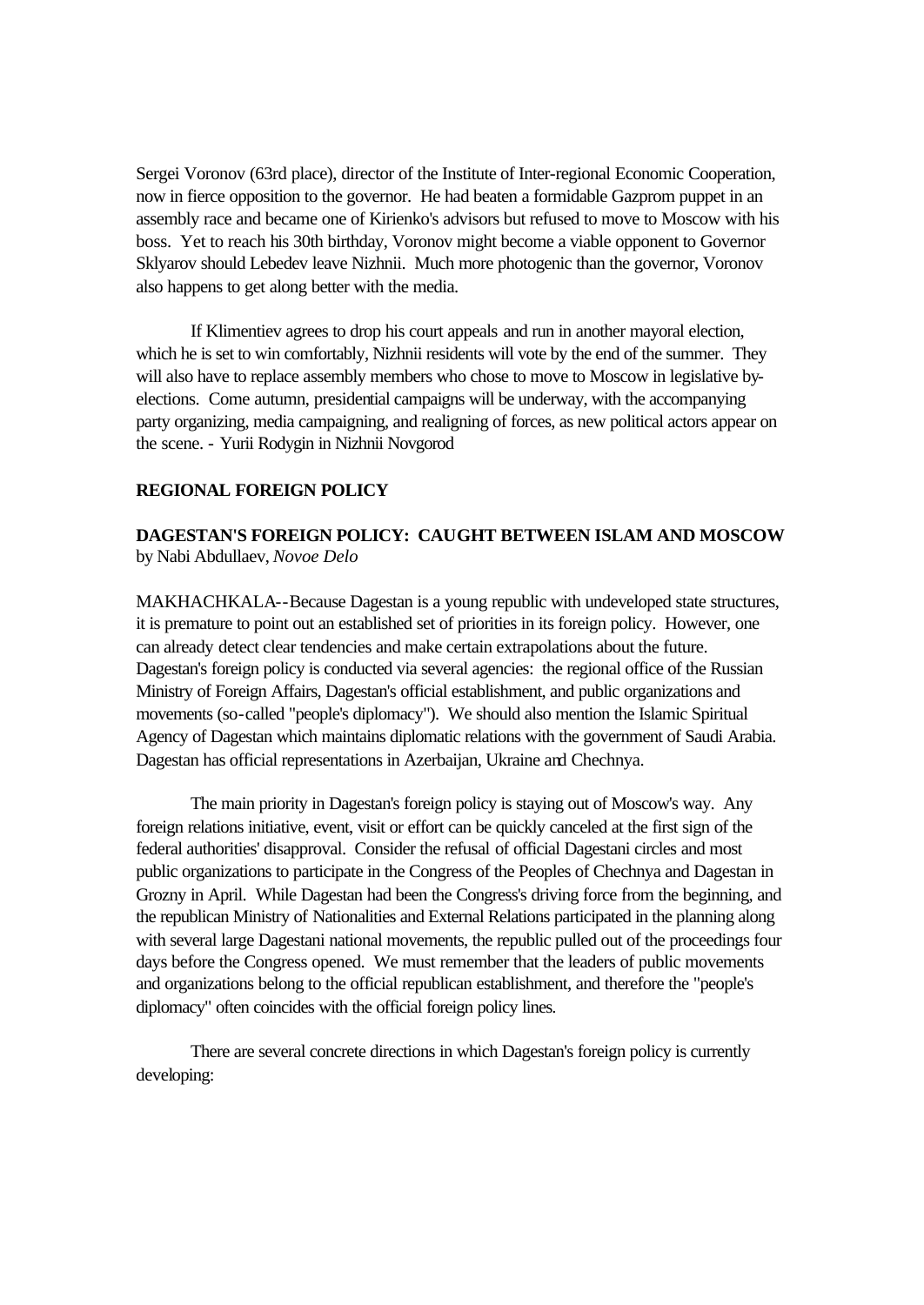(1) The Islamic direction. Together with the regional office of the Russian Ministry of Foreign Affairs, the Islamic Spiritual Agency of Dagestan has been successfully lobbying the Saudi government to sponsor the annual hajj by Dagestani Muslims to Mecca. Thousands of Dagestani pilgrims visit Saudi Arabia each year with all their expenses paid by the royal family. At the same time, the Islamic Spiritual Agency of Dagestan remains one of the most vehement critics of the Saudi regime, chastising it for the support it gives to the Wahhabi Muslims, whose activities allegedly damage the republic's religious unity, "to the benefit of Zionists and certain Western circles." The Islamic Spiritual Agency also handles religious education for young Dagestani men in Muslim countries.

Also active in Dagestan's relations with the Muslim world is Nadyr Khachilaev, the head of the Union of Russian Muslims and one of the key political players in Dagestan. Using his status as a State Duma member, Khachilaev has met with such Muslim leaders as Lybia's Muammar Quaddafi and Iraqi president Saddam Hussein, as well as others. However, being a member of Our Home is Russia (NDR), he took care not to irritate official Moscow in his foreign ventures. He was among the Duma deputies who headed to Baghdad during the recent standoff with the US, but later returned to Moscow after the plane was forced to wait in Yerevan. When he was among the organizers of a trip by America's Nation of Islam leader Louis Farrakhan to Dagestan, Khachilaev tried to use his moral authority to press border guards to let Farrakhan pass, despite the lack of a proper visa in Farrakhan's documents. He ultimately had to back off, however.

(2) The American direction. This effort is run exclusively by Gadzhi Makhachaev, leader of Avar national movement and president of the Dagneft-Rosneft oil company. He became deputy prime minister in the republican government in March. His main goal is attracting foreign investments, which is why Makhachaev mostly interacts with the business community. Last year the US MG-Export-Import Intl. and INTEX invested in the construction of a plant to produce plastic pipes in Dagestan.

(3) The Turkish direction. Interested in a cultural and economic expansion into Dagestan, Turkey seems to be much more eager to develop relations with Dagestan than the other way around. Turkey is the only foreign country with airlinks twice a week to Makhachkala. The local market is saturated with Turkish consumer goods, while the Turkish government pays for several hundred Dagestani students to study in Turkish universities. A joint college has opened in Makhachkala, staffed with Turkish faculty. Prompted by Turkish business circles, one of the local TV stations tried several times to broadcast Turkish programs, but had to cease each time after the local office of the Federal Security Service (FSB) and the republican Security Council complained that such programming violated the security of Dagestan's informational and ideological space.

Among the countries of the "near abroad," Dagestan maintains working ties only with Azerbaijan. So far no progress has been made in opening talks with Georgia on customs procedures and joint control over the border, while these issues have long been resolved with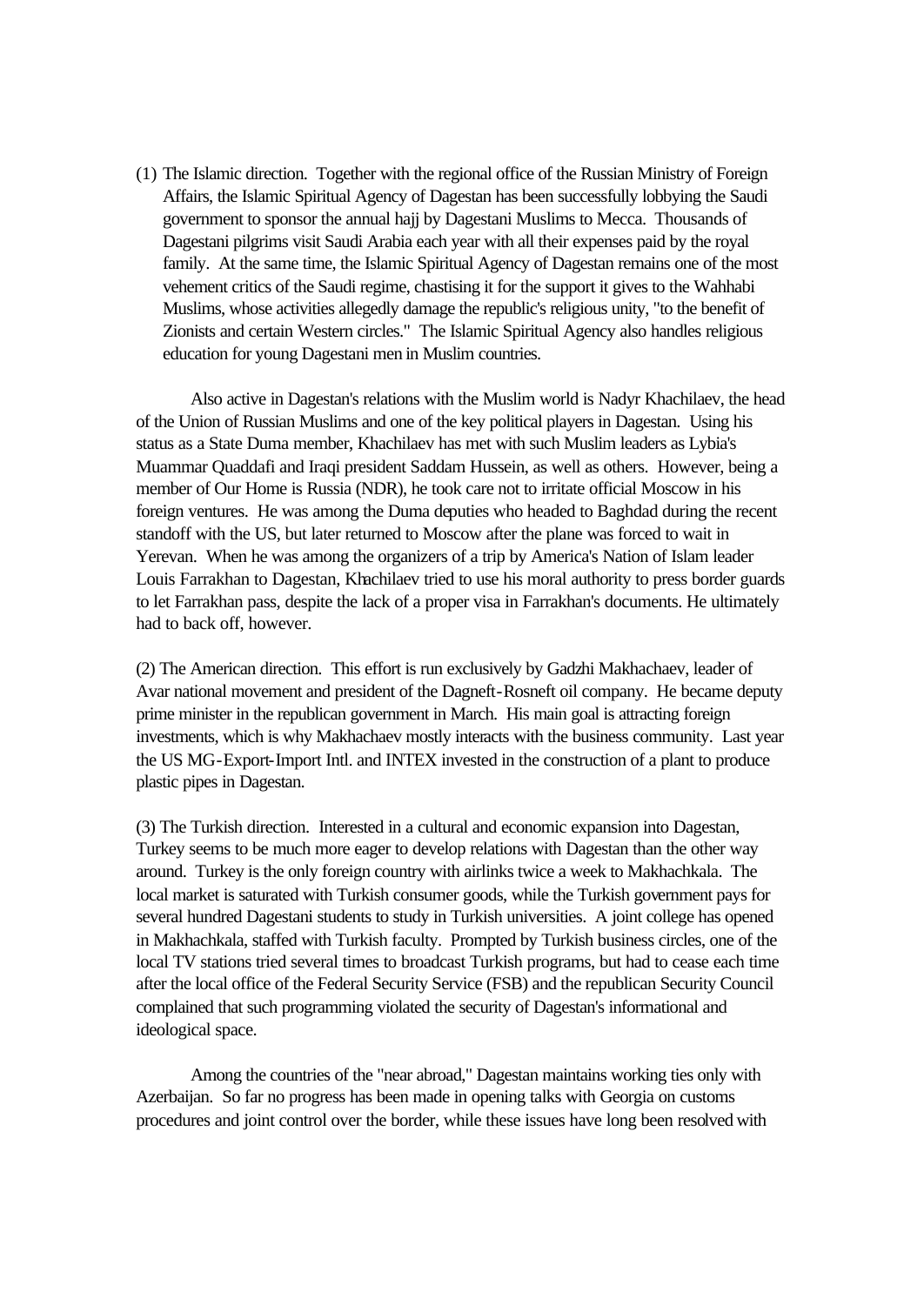Azerbaijan. The Azeri border with Russia was demarcated last year by a tri-partite commission (Russia-Dagestan-Azerbaijan). One factor favoring good relations with this country is the key place it has in Russia's foreign economic policy. Another factor is Islam, a common religion that unites both communities. Of course, Dagestan does not partake in the division of the Caspian oil, which is handled directly by Moscow and Baku. However, it supplies Azerbaijan with meat, in exchange for Azeri consumer goods and agricultural foodstuffs. Cultural exchange is also thriving.

Chechnya is a special case in Dagestani relations. Despite legal ambiguities, Dagestan must treat it as a separate state, separated by a border and an enforced customs regime. Official Grozny does not regard Dagestan as an equal diplomatic partner, while Dagestan takes care not to over-develop its relations with the rebellious republic, falling in line with Moscow's official refusal to recognize Chechnya's independence. For example, when Dagestan pulled out of the above-mentioned Congress of the Peoples of Dagestan and Chechnya, Chechen prime minister and former field commander Shamil Basaev publicly called Dagestani leadership "Moscow's obedient dogs." Thus, no real diplomatic relations between Dagestan and Chechnya are possible. At the same time, "people's diplomacy" between the two is thriving, its main objective being the return of kidnapped Dagestani hostages held for ransom in Chechnya. So, the republican Security Council often uses informal channels of private and family connections in resolving hostage cases.

To conclude, Dagestan's foreign policy can take several routes in the future. Should Russia overcome its mounting economic crisis and pursue extraction of Caspian oil, Dagestan will become its key outpost in the region. Russia will likely intensify its political and, possibly, military presence in the republic, virtually negating any independent foreign policy for Dagestan. On the other hand, if the crisis is not averted, Dagestan's economic dependency on the center will grow. In the course of the last nine years Dagestan has turned from a donor region to one that relies on federal subsidies for 80% of its budget. Such economic dependency will stifle political and diplomatic independence as well.

Only a change in the Dagestani government can provide for greater sovereignty, but the current regime has already prepared groundwork for extending its lease on life for another four years. The republic's current leadership is likely to resist the growth of Dagestani sovereignty, which Moscow negatively interprets as "separatism."

### **SOCIAL ISSUES**

**ECONOMIC CRIME THRIVES IN SIBERIA, AS POLICE LOOK AWAY.** On 11 May Irkutsk Oblast Governor Boris Govorin met with regional law-enforcement officials to address the conflict between the prosecutor's office and the oblast police. During the April performance review, the prosecutor's deputy sharply criticized the work of the police's economic crime unit as inferior and too skewed toward small businesses, while the majority of economic crimes takes place at larger enterprises.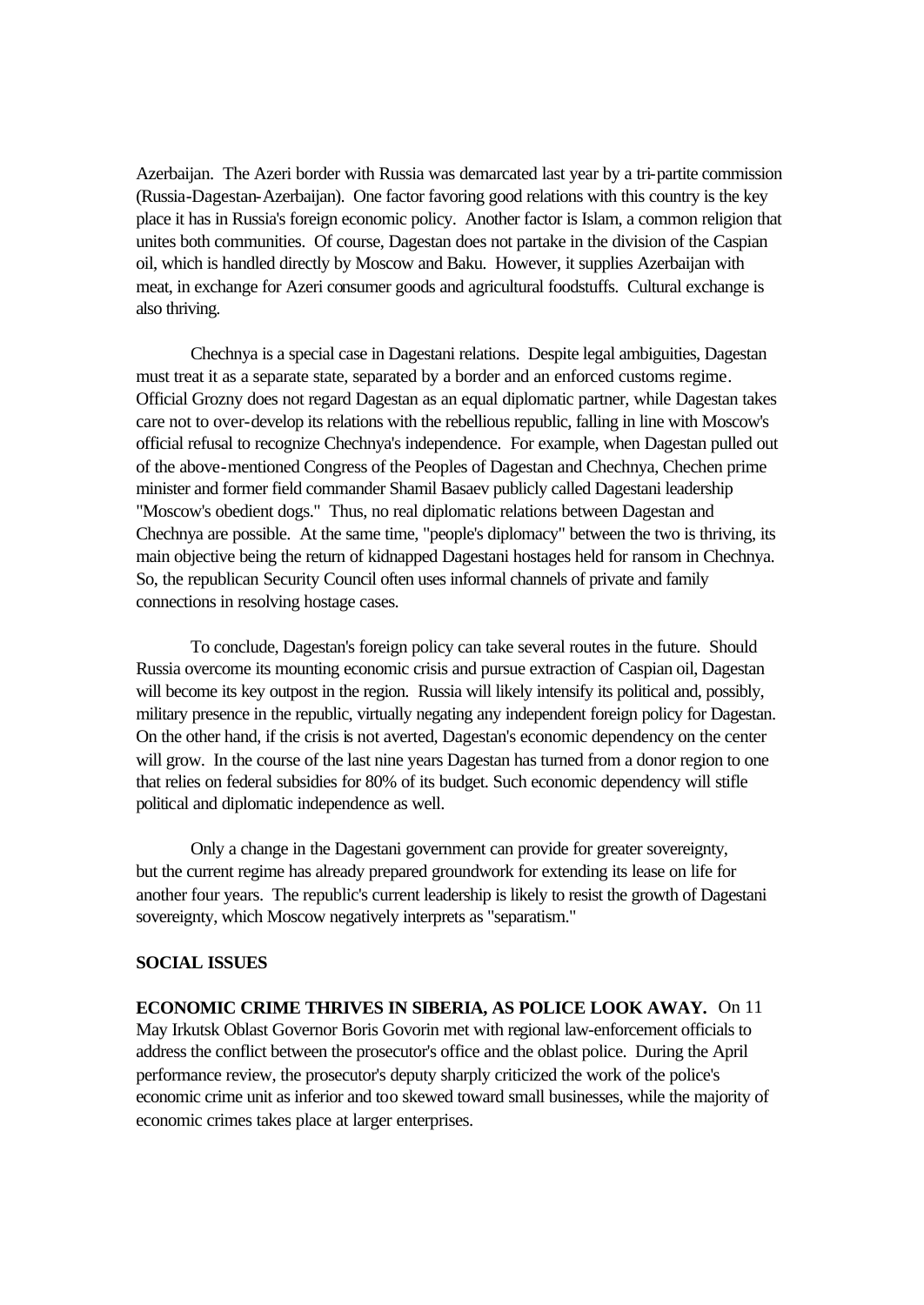The economic crime unit's main line of work involves auditing small retailers and businessmen, while the largest economic crimes take place in big business, banking and stateowned enterprises. For example, 584 billion old rubles (\$97 million) has disappeared from the Northern Supply fund, and about 400 billion old rubles (\$67 million) from the roadinfrastructure fund, yet no investigation into these matters has been launched. Public funds are channeled toward personal enrichment by officials in forms of illegal loans. In some cases, money is stolen outright. During the mayoral elections in the city of Bratsk, the Irkutsk police received materials implicating the previous city administration in a variety of crimes, but the documents were transferred to the Bratsk police office, controlled by the then mayor. Obviously, nothing was done about the case.

The few criminal cases that were opened dealt with fictitious companies, forged bankruptcies, non-payment of debt, and money-laundering. For example, in 1994 the East-Siberian Fund for Residential Construction was established with the oblast government's tacit support. About 200 people invested their money into the fund, but none of them have seen improvements in their living conditions. The prosecutors' office has investigated the matter, but a court ruling is a long way off. In another example, many valuable items from a German humanitarian aid shipment for local orphans were stolen as they went through customs. The district police found nothing.

Out of 800 economic criminal cases launched last year, only 114 made it to court. Governor Govorin warned the law-enforcement officials against hiding the real state of affairs behind statistics. The head of the oblast police complained about the high turnover of staff on his force, caused partially by irregular salary payments. He also faulted the previous oblast administration for hampering criminal investigations. The governor believes that the oblast must help the police it its efforts by stabilizing the budget, thus providing the police force with technical equipment, timely wages, and resources to retrain officers. Additionally, civil servants must be educated in civic culture in addition to efficiency and law enforcement, the governor said. - Galina Solonina (Teleinform) in Irkutsk

### **ECONOMIC ISSUES**

# **BRYANSK CUSTOMS HEAD RESTORED IN SCANDAL AFTERMATH** by Alex Levinski

BRYANSK--Former head of Bryansk customs office Gen. Anatoly Lyulin has resumed his duties with the approval of the State Customs Committee. His return followed the oblast procurator office's decision to drop criminal charges against him and restore Lyulin to his job.

In December 1994, Bryansk's Interior Department (police) accused Lyulin, a former KGB officer turned customs official, of smuggling goods across the Russian border. As the investigation developed, the police opened another criminal case, this time accusing Lyulin of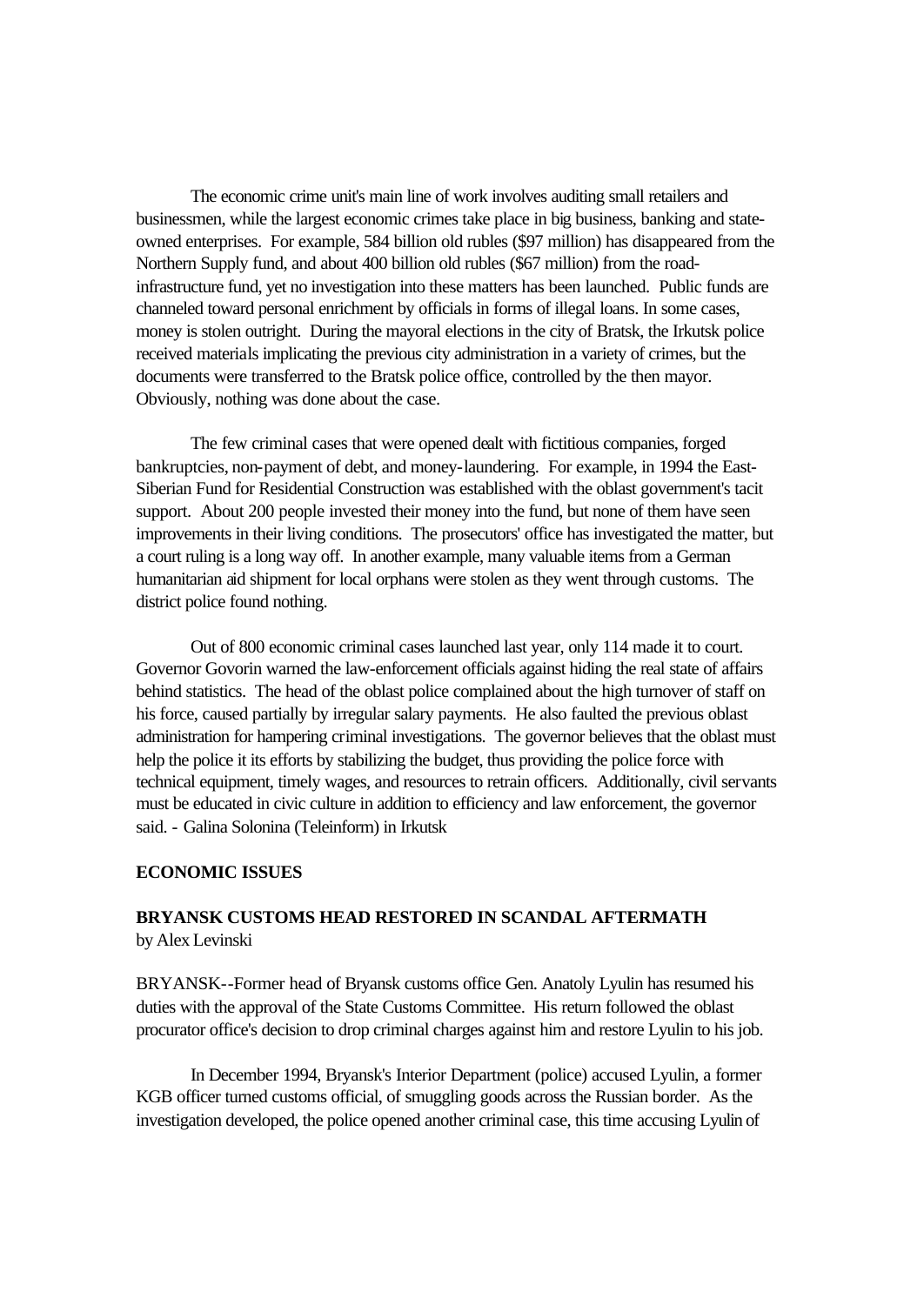abusing power, embezzlement, bribery and illegal possession of weapons. Lyulin was detained and jailed from December 1994 to September 1995, when he was freed after expert psychiatrists found him legally insane. His four alleged accomplices, also jailed, were never formally accused, and the court ordered an additional 10 not to leave the oblast.

Observers speculate that the entire criminal case resulted from a bureaucratic feud between the police and the customs office. Gen. Lyulin crossed the head of oblast police Gen. Aleksandr Rusakov, but their personal conflict reflected a larger inter-agency rivalry. Until 1992 customs collection was under the KGB's purview, but after its collapse into several separate agencies, the Russian customs office became an independent law-enforcement organization, empowered to conduct investigations. Thus, it encroached on the traditional turf of police, who used to handle many smuggling cases. On the other hand, the police was put in charge of controlling the border during the transition period and grew fond of being able to transport any kind of cargo across Russia's international boundary.

It is no coincidence that the conflict ensued on Bryansk soil. Communist candidate Yurii Lodkin was elected oblast governor in 1993, beating "democratic" contender Vladimir Karpov. However, following Lodkin's vocal support of the October 1993 anti-Yeltsin insurrection in the parliament, the president dismissed the governor and appointed Karpov in his stead. Karpov brought a whole team of cronies with him as well as people close to one of his key backers, businessman Oleg Kibalchich. As a result, companies run by Kibalchich began to thrive, taking advantage of various benefits granted to them by the oblast, including the right to appraise automobiles imported through the Bryansk customs office.

In October 1994 Kibalchich had a confrontational conversation with Gen. Lyulin, soon after which the oblast police accused the latter of stealing a shipment of alcohol and other goods in transit from Holland to Ukraine. Over 3 billion old rubles (\$500,000) worth of goods disappeared after the shipment passed through Bryansk customs. Specifically, the police alleged that Lyulin changed the shipment's official destination from Ukraine to Bryansk and then helped it "disappear" in Moscow, making a 300% profit for those involved. However, a special investigation from Moscow found Lyulin's actions in accordance with regulations and no evidence of his involvement in the cargo's disappearance was ever presented.

Meanwhile, as a result of numerous political scandals and opposition from a united front that brought together such diverse forces as the Communists and Gaidar's Russia's Democratic Choice activists, Vladimir Karpov was removed from his post as oblast governor. At the same time, Kibalchich faced criminal accusations of threatening to murder the deputy governor and had to flee prosecution. Some claim he disappeared to Iowa, USA.

Four years after the start of the investigation into the "Lyulin affair," the Prosecutor General's Office decided to drop the smuggling case. The second criminal case about bribery and embezzlement was dropped due to lack of evidence, and the confiscated gas mace was returned to the beleaguered general. Meanwhile, the head of police Aleksandr Rusakov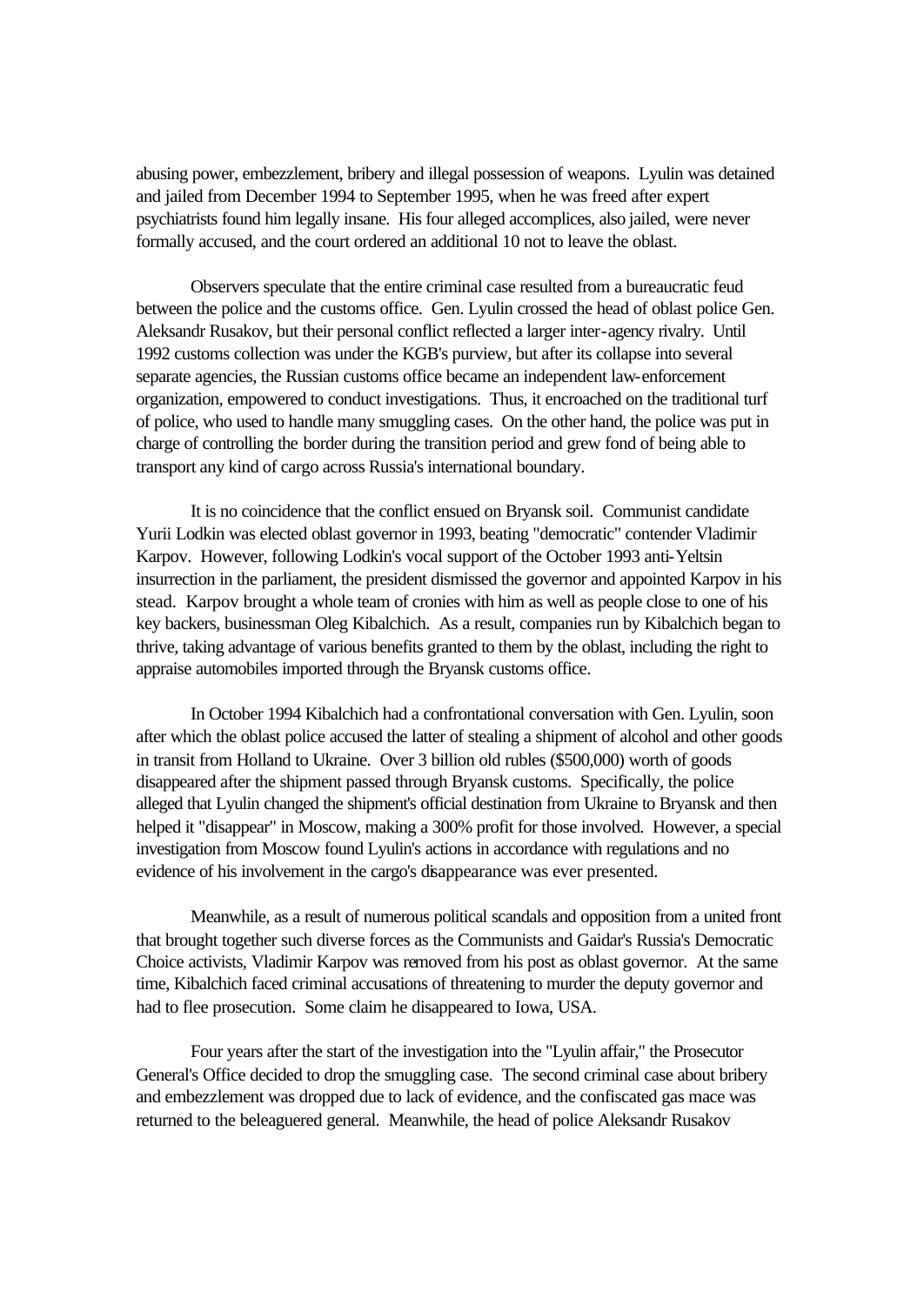managed to retire from his job and, thus, from responsibility. Most recently, court-appointed psychiatrists found Lyulin in perfect health.

### **FOREIGN TIES**

### **WESTERN INVESTORS HIGHLY IMPRESSED BY NOVOSIBIRSK**

**SECURITIES.** Representatives of several leading Western financial institutions such as Citibank and Credit Suisse visited Russia to explore the opportunities available in regional and local sovereign debt markets. Visiting experts studied government securities issued in Moscow, St. Petersburg, Novosibirsk, Yekaterinburg, and Kazan. They found Novosibirsk Oblast's debt most attractive, Ekho Moskvy radio reported. Director of Credit Suisse Management Jana Benesova positively noted the high liquidity of Novosibirsk securities. Their weekly turnover averages around \$2 million, the highest among all Russian sovereign debts issues on the regional and local levels. Another important factor was their easy accessibility to small investors: 70% of their holders are individuals.

In Novosibirsk the European guests, led by Citibank's chief economist for Eastern Europe and the CIS Nicholas Sandstrom, met with Deputy Governor Vasily Kiselev as well as with the management of Siberian Interbank Currency Exchange and Sibekobank, which happens to be Citibank's agent in Siberia. The visitors were very impressed by Novosibirsk's securities, despite the reports of payment arrears on some of them in the first quarter of 1998. Sandstrom suggested that while the current visit was purely exploratory in nature, the delegation might return to Siberia in the summer to open concrete talks. - Konstantin Kanterov in Novosibirsk

**KOMI EXPANDS ECONOMIC COOPERATION WITH FRANCE.** As a part of a delegation led by Federation Council speaker Yegor Stroev, chief executive of Komi Republic Yurii Spiridonov visited France on 12 May. His main priority was to introduce French partners to Komi's economic potential. Currently, the scope of the republic's economic interaction with France is limited to importing foodstuffs, pharmaceuticals, machinery, construction materials and furniture. French imports account for only \$3 million out of Komi's \$159 million worth of total imports. However, bilateral ties grow stronger each year and to date there are five joint ventures with France registered in the republic. The largest one is the SeverTEK oil extracting company, established in 1997 together with Elf Aquitaine; it has \$20 million in charter capital. Last year Total won a license to develop the Kharyaginsk oil deposit where it plans to invest \$1 million. Total might joint Elf Aquitaine in exploring several potential deposits in Komi Republic and in Arkhangelsk Oblast and in building another oil pipeline between Kharyaga and Usinsk.

Several French banks will also become more actively involved in Komi. In October 1996 the republic signed an agreement with bank Credit Commerciale de France on financing exports, identifying investment projects attractive to foreign partners, and establishing a partnership between the bank and Komi's own Ukhtabank. In November 1997 Komi Republic signed a five-year \$35 million credit agreement with Bank Societe Generale Vostok,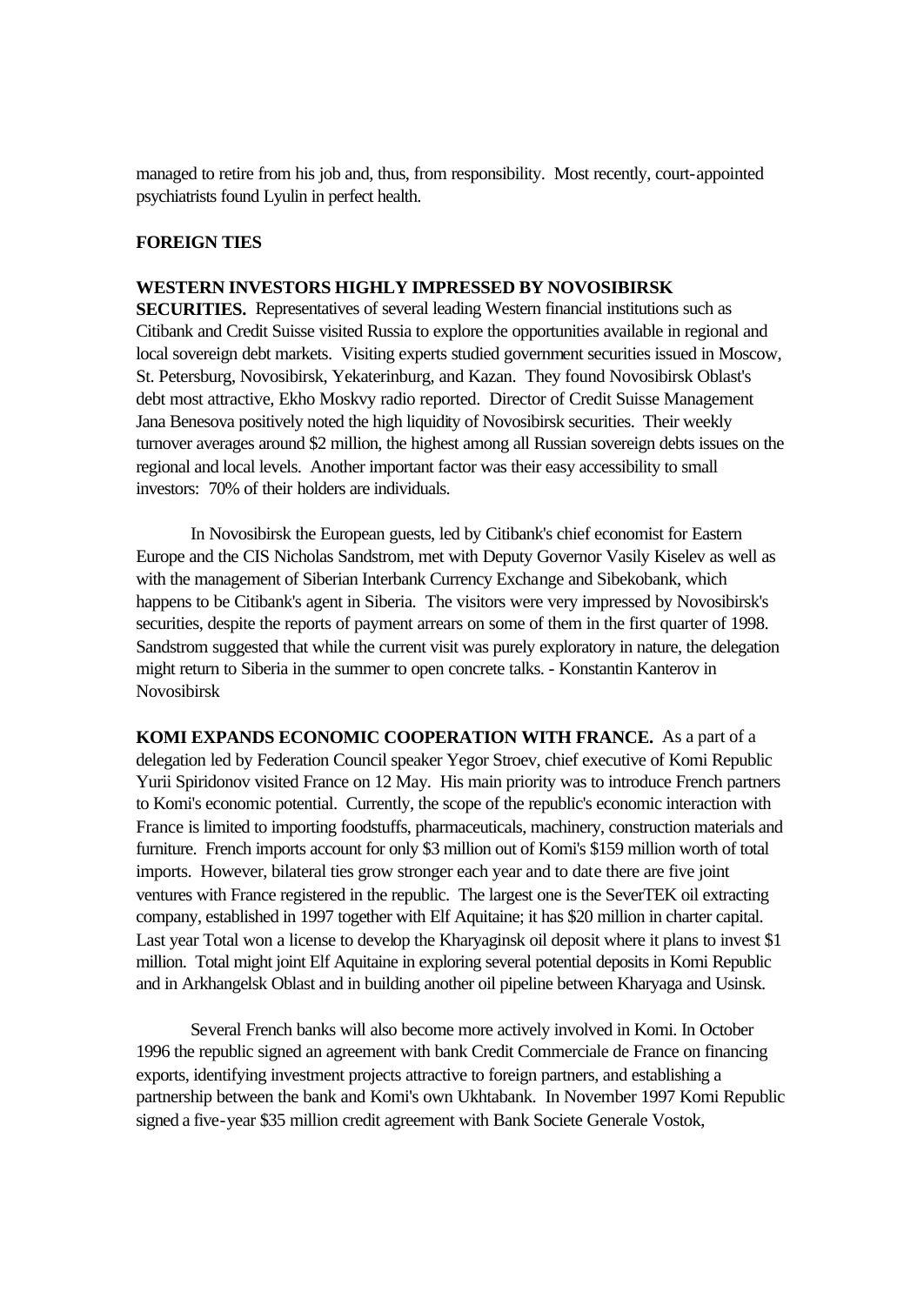*Respublika* reported (12 May). The money thus raised will be used to develop local infrastructure and finance local enterprises producing consumer goods and processing agricultural produce and timber. Competing for this money, many regional enterprises have already submitted business plans to the Economics Ministry for review. - Yurii Shabaev in Syktyvkar

### **REGIONAL PROFILE: REPUBLIC OF NORTH OSETIYA-ALANIYA**

### **President: Aleksandr Dzasokhov**

Aleksandr Dzasokhov defeated incumbent republican President Akhsarbek Galazov on 18 January 1998 by a margin of 77% to 10%. During the campaign, he had the support of young people, veterans, the local intelligentsia, and half the members of the republican legislature. Reportedly, over two thirds of the men serving in Russia's military, police, and border forces in the republic voted for him.

Dzasokhov was born in Vladikavkaz, the republican capital, in 1934 and is Osetin by ethnicity. In 1957, he graduated from the North Caucasus Institute for Mining and Metallurgy and started working as a full-time Komsomol functionary. From 1967 to 1986 he worked for the Soviet Committee for Solidarity with the Countries of Asia and Africa, eventually becoming its director. He served as Soviet ambassador to Syria for two years, after which he took over the leadership of his native republic as first secretary of the republican Communist Party committee. In July 1990, during the 28th Congress of the Communist Party of the Soviet Union, he was elected as a Politburo member and secretary of the Central Committee.

Dzasokhov was a member of the Soviet Congress of People's Deputies from 1989- 1991 where he headed the committee on international affairs. In 1992, he was elected to the Russian Congress of People's Deputies and then to the State Duma in 1993 and 1995. In the current Duma, he was a member of Nikolai Ryzhkov's pro-Communist Popular Power faction.

Despite his ties to the opposition, he enjoys the support of the presidential administration. After his election, Yeltsin's spokesman Sergei Yastrzhembskii said that Dzasokhov's pro-Moscow orientation is more important than his reputation as a Communist.

### **Other Local Leaders**

Chairman of the Parliament -- Vyacheslav Parinov, elected 1995

### **Brief Overview**

The republic is located in the south-eastern part of the Northern Caucasus and borders Stavropol Krai, Kabardino-Balkariya, Ingushetiya, Chechnya, and Georgia. The largest portion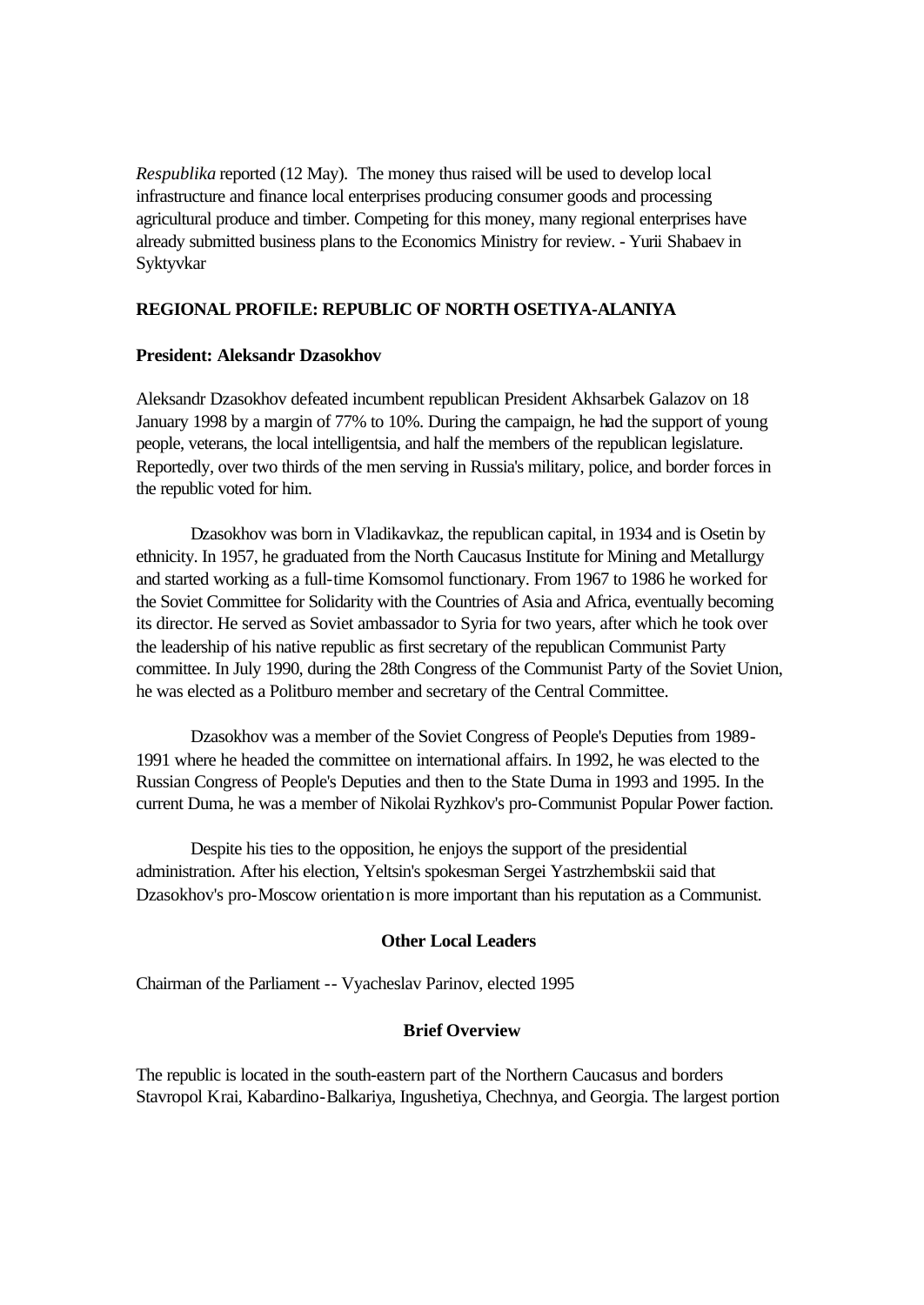of its inhabitants are Osetins (53%), followed by Russians (about 30%), Ingushs (5.2%), Armenians (2.2%), Georgians (1.9%), Ukrainians (1.6%), and Kumyks (1.5%).

Almost half of the republican territory is mountainous with peaks approaching 4,600- 4,700 meters; plains make up the northern part of the republic. North Osetiya is fairly rich in mineral resources, boasting deposits of zinc, lead, tin, silver, granite, marble, and mineral waters. Additionally there may be oil within the republic's territory.

 Almost half of the republican GDP (42.2%) comes from industry, followed by agriculture (23.8%), transportation and communication (18.1%), and construction (7.3%). Regional industries include non-ferrous metallurgy, machine building, metal-processing, timber-working, chemicals, small-scale production, glass, and food processing. The agricultural sector focuses on vegetables, fruit, grain, and grapes for wine-making.

 Almost all republican exports (90%) are raw materials. The region has economic contacts with over 30 foreign countries, among them Germany, Cyprus, Turkey, Bulgaria, China, Great Britain, Italy, Ukraine, Kazakhstan, and Lithuania.

 According to estimates by *Ekspert* magazine, the republic's investment potential decreased by 20 points (the greatest drop in the country) since 1996, while investment risk rose 16 points (the 4th largest decline in the country).

#### **Basic Facts**

Population (as of Jan. 1, 1997): 665,200 (0.45% of Russian total) Urban population (1989 census): 69.5% (Russia overall: 73.0%) Student population (1996): 300 per 10,000 (Russia overall: 171/10,000); Pensioner population (1996): 26.99% (Russia overall: 25.78%) Percent of population with higher education (1989 census): 13.3% (Russia overall: 11.3%) Percent of population working in (1993): Industry: 28.8% (Russian average: 29.9%); Agriculture: 12.2% (12.8%); Trade: 8.1% (9.1%); Culture: 16.7% (13. 6%); Management: 3.0% (2.3%) Average monthly personal income in 1996: 448,000 rubles (Russian average: 764,000 rubles) Average monthly personal expenses in 1996: 365,000 rubles (Russian average: 753,000 rubles) Average monthly subsistence requirement in 1996: 325,900 rubles (Russian average: 369,400 rubles) Consumer price index (as of Dec. 1996): 105.75 (Russia overall  $= 100$ ) Industrial production as percentage of all Russian production (1996): 0.10% Proportion of loss-making enterprises (1996): 51% (Russia overall: 56%) Number of enterprises which have wage arrears (1996): 250 (2.05% of total number of regional enterprises) Agricultural production as percentage of all Russian production (1996): 0.32% Number of private farms (as of Jan. 1, 1997): 972 (0.35% of Russian total) Capital investment (1996): 587,100 rubles (Russia overall: 370 trillion rubles)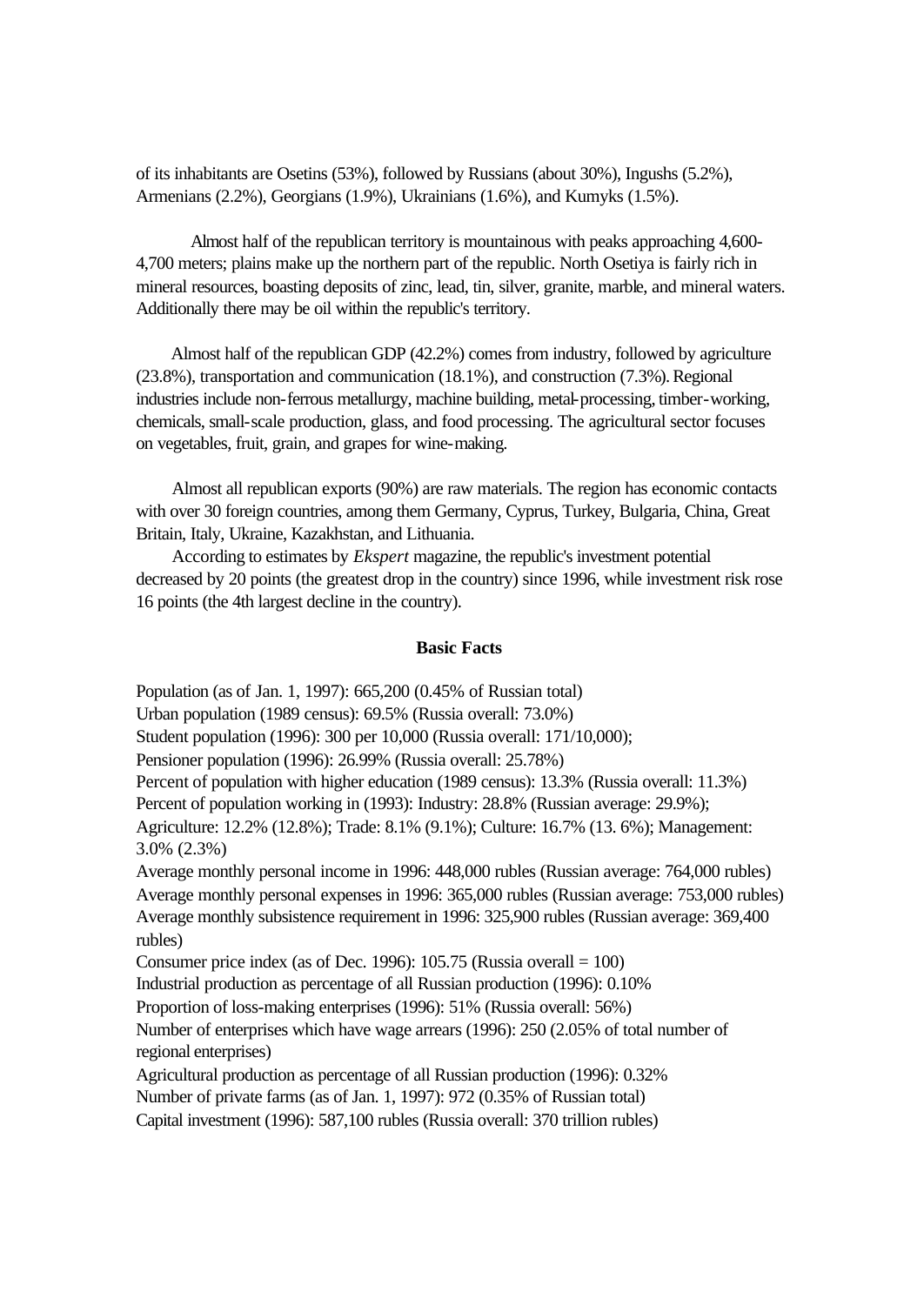Sources of investment (1996): federal budget: 33.5% (Russian average: 9.2%); regional budget: 15.3% (9.6%); enterprises: 25.3% (66.3%) Number of joint ventures (as of Jan. 1, 1997): 7 (0.04% of Russian total) Fixed capital investment in joint ventures and foreign companies (1995): 13,408 million rubles Number of small businesses (as of Jan. 1, 1997): 1,267 (0.15% of Russian total) Number of telephones per 100 families (1996): in cities: 46.9 (Russian average: 48.7); in villages: 34.6 (19.7)

According to a 1997 survey by *Ekspert* magazine, the republic is ranked 60th among Russia's 89 regions in terms of investment potential and 82nd in terms of investment risks. A 1995 survey by Bank Austria ranked the republic 84th in terms of investment climate.

### **Electoral History**

#### **1996 Presidential Election**

Zyuganov: 62.33%/52.82% (first round/second round) Yeltsin: 19.28%/43.00% Lebed: 9.60% Zhirinovsky: 3.23% Yavlinskii: 1.80% Turnout: 68.95%/70.44% (Russia overall: 69.67%/68.79%)

#### **1995 Parliamentary Election**

Communist Party of the Russian Federation: 51.67% Liberal Democratic Party of Russia: 10.22% Our Home Is Russia: 5.97% Communists -- Workers' Russia: 4.64% Congress of Russian Communities: 2.75% Agrarian Party of Russia: 2.59% Women of Russia: 2.17% Derzhava: 2.02% In a single-member district: 1 independent Turnout: 62.97% (Russia overall: 64.37%)

### **1993 Constitutional Referendum**

"Yes" -- 51.00% "No" -- 49.00%

### **1993 Parliamentary Elections**

Communist Party of the Russian Federation: 36.06% Liberal Democratic Party of Russia: 17.47% Russia's Choice: 7.81% Democratic Party of Russia: 7.03% Party of Russian Unity and Concord: 5.99%